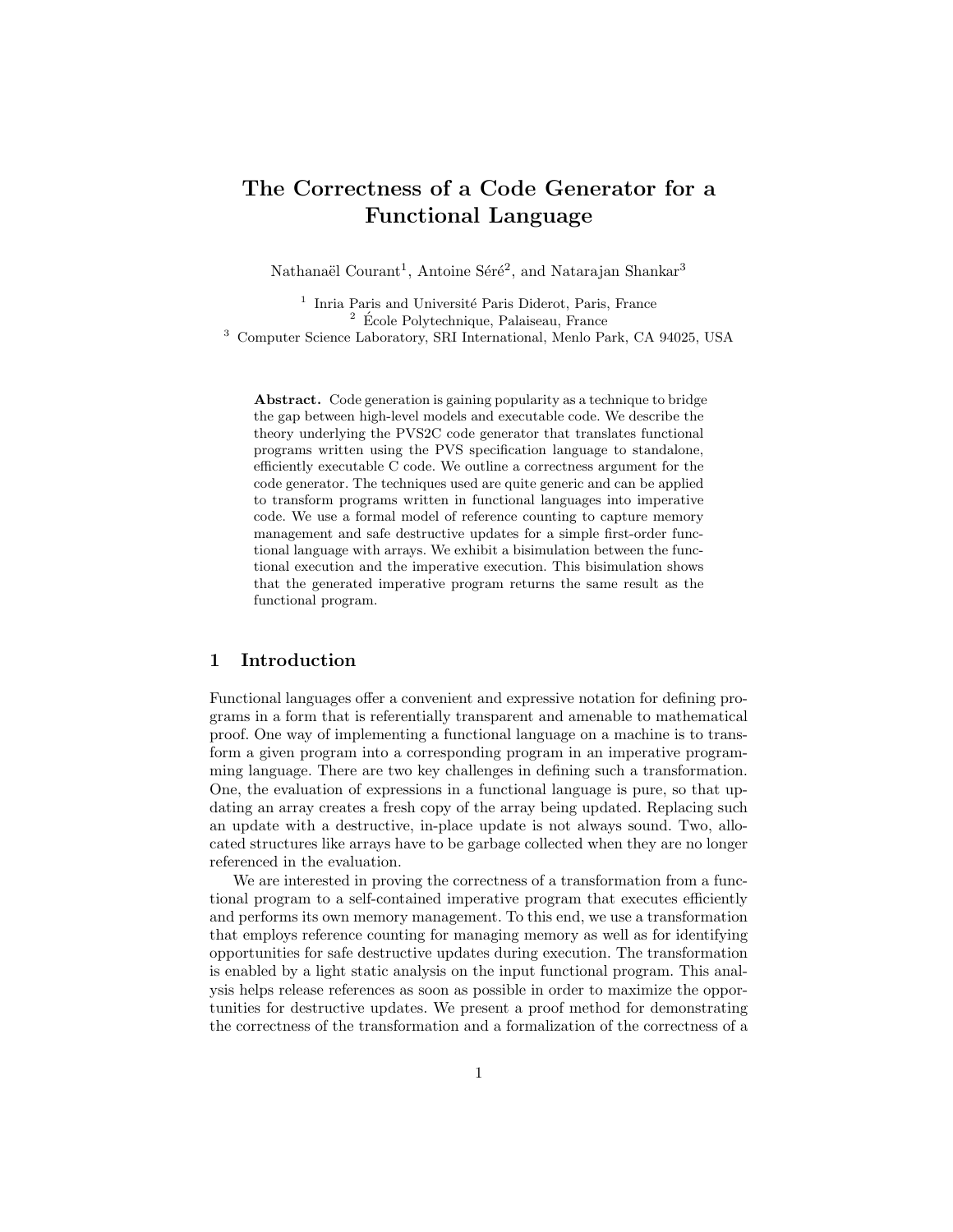transformation from a small functional language to a C-like imperative language. The transformation from functional to self-contained imperative code forms the core of the PVS2C code generator [\[10](#page-20-0)[,23\]](#page-21-0). Such transformations and the intermediate languages used in them are of foundational interest and practical utility for the generation of efficient code from executable fragments of specification and modelling languages.

Since code generators are becoming increasingly popular, it is important to ensure that they can be backed with simple, easily verifiable correctness proofs. The correctness of the transformation from a functional to an imperative language is carried out in multiple steps. The source language FL for our code generator is an idealized first-order functional language where programs are written in A-normal form [\[11\]](#page-20-1). This language is lightly typed and can serve as an intermediate language for multiple source languages. The operational semantics is presented in terms of reductions within an evaluation context [\[9\]](#page-20-2). This semantics is pure: each array update allocates a new array and copies the contents of the old array and performs the update on the copy.

We next define the operational semantics of an annotated variant RL of FL that exploits reference counting and destructive updates. We exhibit a bisimilarity between the FL and RL operational semantics so that these two forms of evaluation always yield the same value, when either evaluation terminates. The correspondence between FL and RL has been already been verified in PVS.

Next, we define a translation from annotated FL to an imperative language KL. The latter language is inspired by the operational semantics given by Appel and Blazy  $[1]$ . The language KL uses explicit assignments and the operational semantics employs continuations so that there is a significant semantic gap between RL executions and their KL counterparts. Even so, we exhibit a bisimulation between the operational semantics for the reference counting execution of RL and that of the imperative language  $KL<sup>4</sup>$  $KL<sup>4</sup>$  $KL<sup>4</sup>$ 

We give a brief overview of languages, the code generator, and the correctness arguments. Consider the FL program swap which swaps two elements of an array.

$$
\texttt{swap}(u, i, j) = \texttt{let } a = u[i]
$$
\n
$$
\texttt{in } \texttt{let } b = u[j]
$$
\n
$$
\texttt{in } \texttt{let } u' = u[i \mapsto b]
$$
\n
$$
\texttt{in } u'[j \mapsto a]
$$

The body of the definition is in A-normal form [\[11\]](#page-20-1). The array access and update operations are applied to arguments that are variables. Our A-normal form is unflattened so that the expressions  $e_1$  and  $e_2$  in a let-expression let  $x = e_1$  in  $e_2$ are both recursively in A-normal form.

<span id="page-1-0"></span><sup>4</sup> We had initially used a different semantics for the imperative language based on call stacks and program counters that is closer to the machine execution, but this led to a fairly cumbersome definition of the bisimulation. We found the mechanization (<https://github.com/SRI-CSL/PVSCodegen>) of the correspondence quite challenging. The correspondence given here between RL and KL executions has not yet been formalized using a proof assistant, but we expect it to be a significantly easier exercise.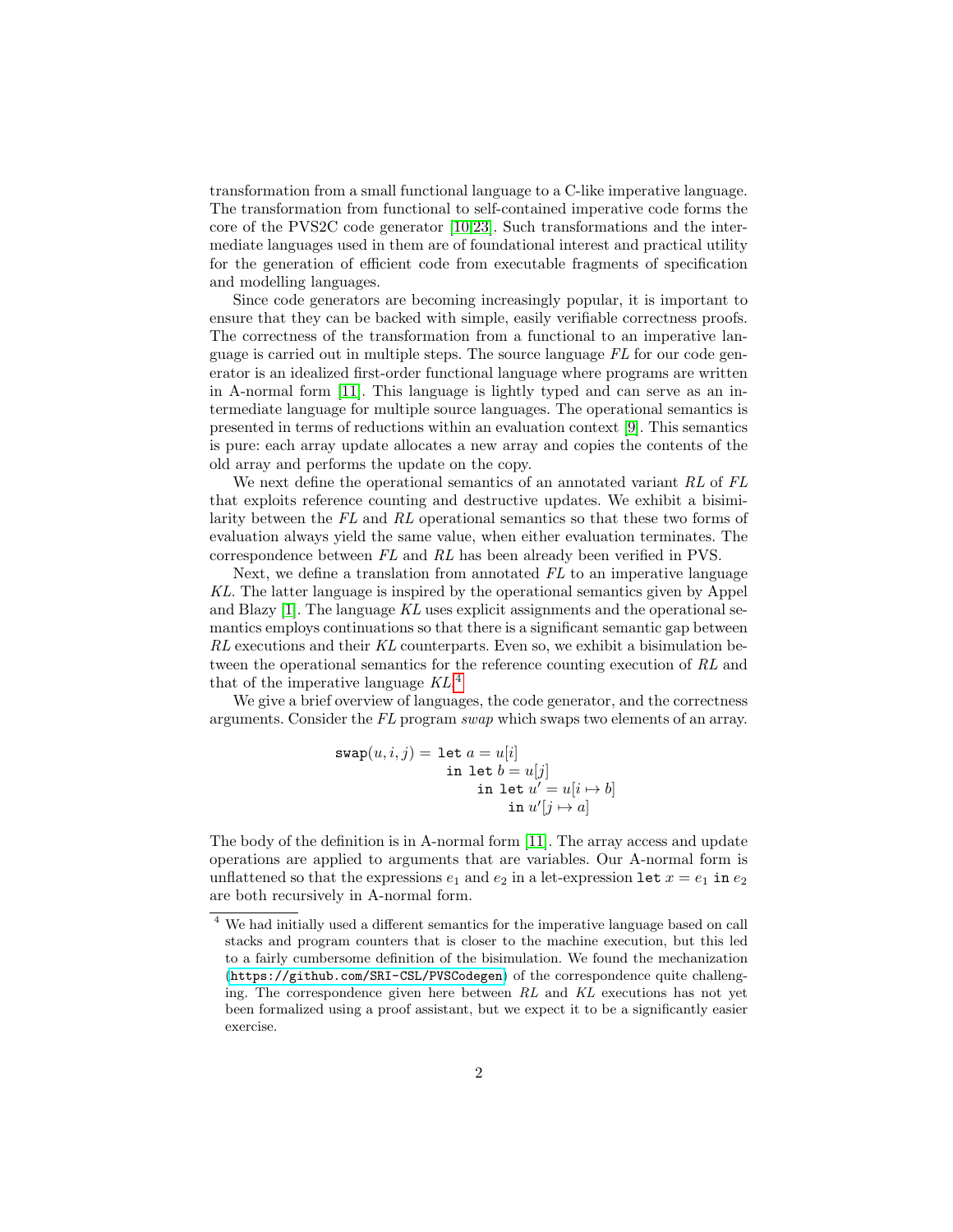Given a body of definitions  $\Delta$  of the above form, we would like to evaluate an expression given in A-normal form. The evaluation of an expression  $e$  can be carried out with respect to a stack S which binds variables to values (integers or references) and a store which maps references to arrays. For example if the expression e is let  $x = y[i \mapsto k]$  in  $x[i]$ , where the subexpression  $y[i \mapsto k]$ denotes the result of updating the array  $y$  at  $i$  with  $k$ . Let us assume that we are evaluating e with a stack S of the form  $\langle y \mapsto r_0, i \mapsto 2, k \mapsto 5 \rangle$  and a store M given by the map  $\{r_0 \mapsto \mathbf{A}\}\,$ , where  $\mathbf{A}$  is the array  $\langle 1, 2, 3 \rangle$ . The expression e can be viewed as an evaluation context let  $x = \Box$  in  $x[i]$  with a single hole  $\Box$ , and a redex  $y[i \mapsto k]$  filling the hole. The operational semantics is given as a set of rewrite rules on the triple  $(d, S, M)$  for redex d, stack S, and store M. In this case, the reduction yields a reference  $r_1$  and a new store M' that extends M with the map  $\{r_1 \mapsto \langle 1, 2, 5 \rangle\}$ . The new state now has the expression let  $x = r_1$  in  $x[i]$ , which contains an explicit reference, namely, the reference resulting from the prior reduction. This expression is a redex by itself. Reducing this redex with stack S and store  $\mathcal{M}'$  yields the expression  $\text{pop}(x[i])$ , the new stack  $\langle x \mapsto r_1, y \mapsto r_0, i \mapsto 2, k \mapsto 5 \rangle$ , and the same store M. The operation pop is a book-keeping operation used to pop the stack at the end of the evaluation of the body of the let-expression. The subexpression  $x[i]$  is a redex and reduces to 5, and finally the redex  $\text{pop}(5)$  is reduced by popping the binding for x off the stack to yield the value 5 and the resulting stack  $S$  and store  $\mathcal{M}'$ .

The reference counting semantics maintains a count for each reference in the domain of the store  $M$ . The RL expression being evaluated is annotated so that the last lexical occurrence of a variable along any evaluation path is marked (i.e., underlined). For example, the expression  $e$  above would be annotated as let  $x = y[i \mapsto k]$  in  $\underline{x}[i]$ . If we evaluate this expression with a stack S as above, and a store M of the form  $\{r_0 \mapsto [1, 2, 3]\}$ , and a reference count C of the form  ${r_0 \mapsto 1}$ . With this, the redex  $y[i \mapsto \underline{k}]$  is reduced to  $r_0$ , the new stack S' is of the form  $\langle y \mapsto \texttt{nil}, i \mapsto 2, k \mapsto 5 \rangle$ , the new store M' is just  $\{r_0 \mapsto \langle 1, 2, 5 \rangle\},\$ and the new reference count C' is  $\{r_0 \mapsto 1\}$ . In other words, we can perform the update in place since the variable  $y$  is marked and its reference count is 1, indicating that there are no further uses of the reference  $r_0$  in the evaluation nor for the stack binding of the variable  $y$  in the stack. If the variable  $y$  is unmarked or the corresponding reference  $r_0$  has a count greater than 1, then we need to create a (shallow) copy of the array before updating it. The next step of evaluation binds x to  $r_0$  in the stack and continues executing as above. When the redex  $\underline{x}[i]$  is evaluated, the reference count for  $r_0$  becomes 0, and the array is freed. Here, the array contains integers, but if the array being freed contains references, these references need to have their reference counts decremented. The bisimulation between the pure evaluation and the reference counting destructive evaluation shows that the reference count is tracked accurately. It also shows that there is a map from the references in the destructive evaluation to those in the pure evaluation such that the corresponding expressions, stacks, and stores match.

The next step in our proof transforms the annotated language  $RL$  to an imperative language KL. The imperative language, by design, looks quite similar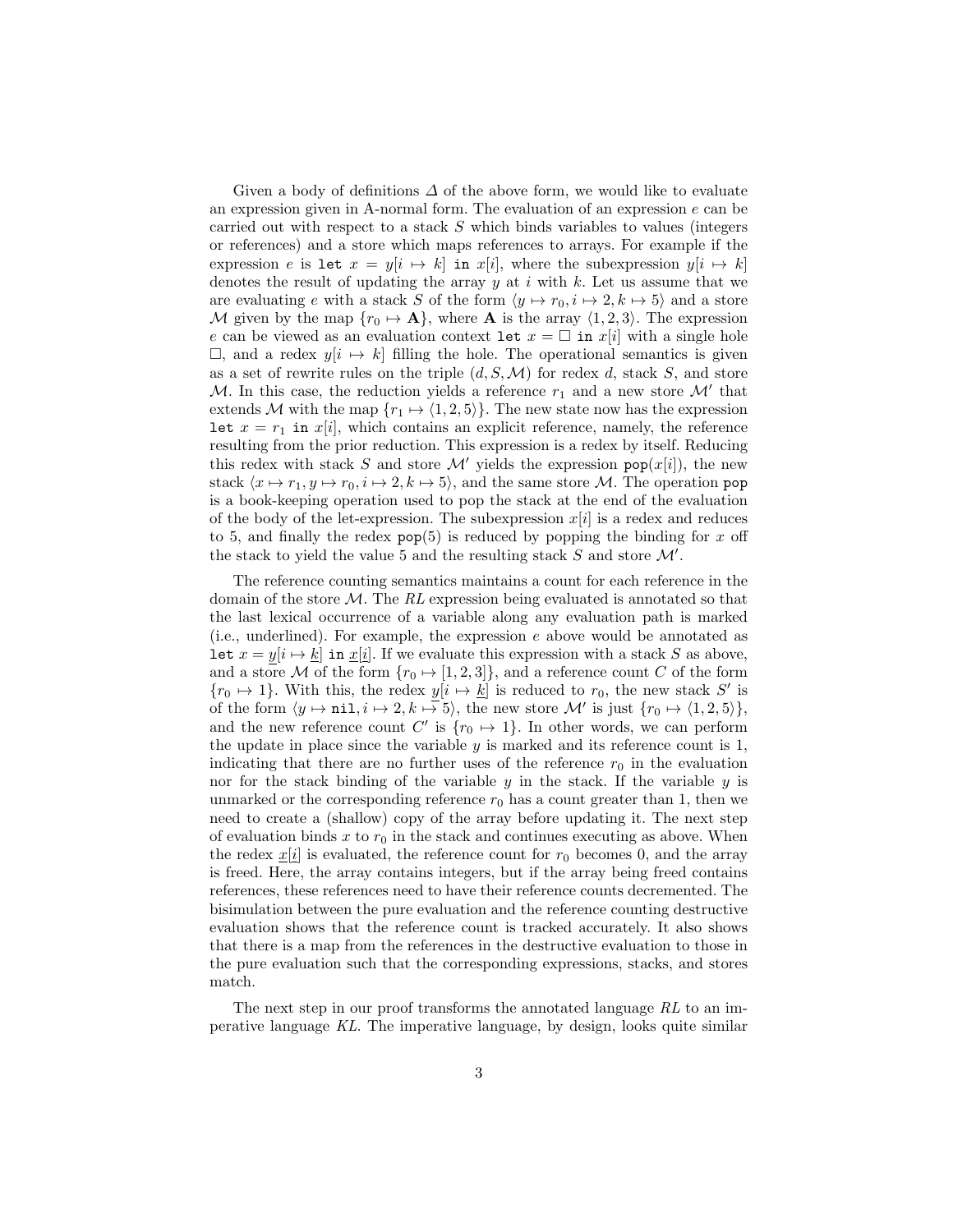to the functional language but employs assignments. The translation of the expression let  $x = y[i \mapsto k]$  in  $x[i]$  into KL is done in the context of a result variable return. In IL, we get a program  $\{\text{int } x; x := y[i \mapsto \underline{k}]; \text{return } := \underline{x}[i]\}.$ 

Like  $RL$ , the execution of the imperative language  $KL$  tracks reference counts and uses the marking to release references. A reference is released by decrementing its reference count and freeing memory when the reference count drops to 0, but only after recursively releasing the references in the contents of the array. In addition to the stack S, the store  $M$ , and the reference count  $C$ , the operational semantics for KL maintains a continuation  $K$  that is just a program representing the rest of the computation. Let the initial continuation  $\mathcal{K}_0$  be {int  $x; x := y[i \mapsto \underline{k}]$ ; return :=  $\underline{x}[i]$ }, the initial stack  $\mathcal{S}_0$  be  $\langle \texttt{return} \mapsto \texttt{under}, i \mapsto 2, k \mapsto 5, y \mapsto r \rangle$ , the initial store  $\mathcal{M}_0$  be  $\{r_0 \mapsto \langle 1, 2, 3 \rangle\},$ and the initial reference count table  $C_0$  be  $\{r_0 \mapsto 1\}$ . The declaration int x is evaluated by extending the stack with the binding  $x \mapsto$  undef so that  $S_1$  is  $\langle x \mapsto \text{under}, \text{return} \mapsto \text{under}, i \mapsto 2, k \mapsto 5, y \mapsto r_0 \rangle$ , while appending a pop instruction to the right of the continuation corresponding to the binding for  $x$  to yield  $\mathcal{K}_1 = x := y[i \mapsto \underline{k}] ;$ return :=  $\underline{x}[i];$  pop. The store and reference count tables are left unchanged in  $\mathcal{M}_1$  and  $\mathcal{C}_1$ . The assignment  $x := y[i \mapsto \underline{k}]$  is executed by evaluating the right-hand side by updating the array bound to  $r_0$  in the store, binding x in the stack to the reference  $r_0$ , and releasing the binding to y. Now,  $\mathcal{K}_2$ is return :=  $\underline{x}[i]$ ; pop,  $S_2$  is  $\langle x \mapsto r_0$ , return  $\mapsto$  undef,  $i \mapsto 2, k \mapsto 5, y \mapsto \texttt{nil} \rangle$ ,  $\mathcal{M}_1$  is  $\{r_0 \mapsto \langle 1, 2, 5 \rangle\}$ , and  $\mathcal{C}_1$  is  $\{r_0 \mapsto 1\}$ . The assignment to return is then executed and the remaining pop instructions are executed to yield the final state where  $\mathcal{K}_4$  is empty, the  $\mathcal{S}_4$  is set to  $\langle \text{return } \mapsto 5, i \mapsto 2, k \mapsto 5, y \mapsto \text{nil} \rangle$ , and  $\mathcal{M}_4$  and  $\mathcal{C}_4$  are both empty. The bisimulation between the evaluation of an RL expression and the execution of its translation in KL is quite challenging since there are subtle semantic differences between the executions of these two languages.

The goal of our proof exercise is to construct a simple and elegant formalization of the correctness of the correspondence between the evaluations of the source and target of a code generator that is amenable to easy mechanical verification. We have defined intermediate representations that simplify the proofs while retaining the flexibility to support multiple source languages and target multiple imperative languages. The proofs have been designed so that the language can be extended with new features with minimal impact on the invariants and bisimulations. The formally defined code generator presented here is an idealization of a practical code generator from a functional language to C. This code generator produces readable, self-contained C code with a modest overhead for reference counting.

Related Work. Reference counting was introduced by Collins [\[5\]](#page-20-4) in 1960. It was shown to fail in the presence of cyclic structures by McBeth [\[18\]](#page-21-1) in 1963. Reference cycles cannot appear in the execution of PVS or in any of the languages FL, RL, or KL so that our use of reference counting is sound. There are several proofs of the correctness of reference counting implementations and reference counting garbage collectors [\[8,](#page-20-5)[19\]](#page-21-2). Hudak [\[13\]](#page-20-6) presents an abstract interpretation in terms reference counts as a way of optimizing program execution.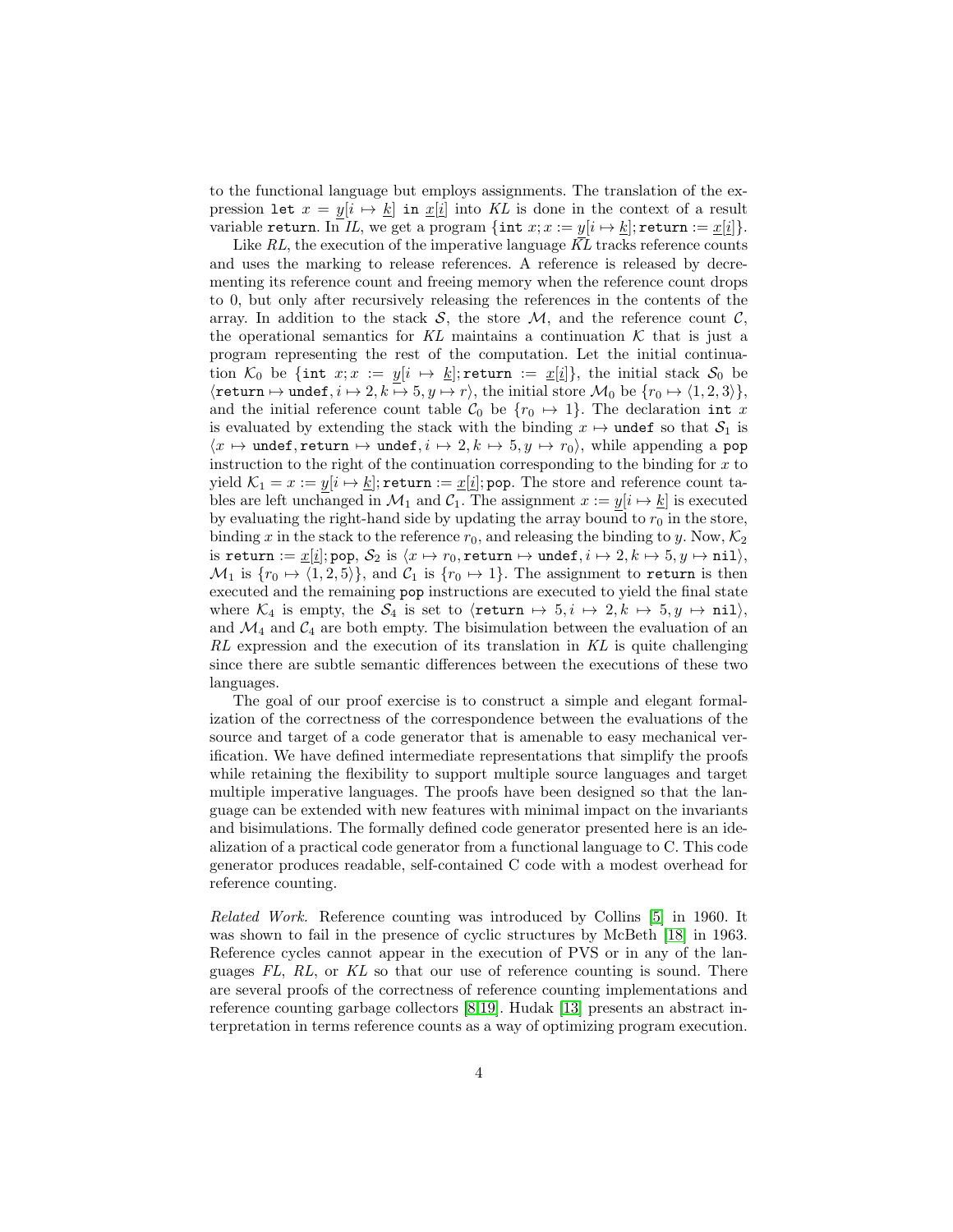Several papers present static analyses for safe destructive updates in functional languages [\[14](#page-20-7)[,7,](#page-20-8)[12](#page-20-9)[,26](#page-21-3)[,22,](#page-21-4)[2\]](#page-20-10). Chirimar, Gunter, and Riecke [\[4\]](#page-20-11) define a reference counting abstraction machine for a computational interpretation of linear logic. The work that is closest to our own is Schulte's code generator [\[21\]](#page-21-5) for the specification language Opal [\[6\]](#page-20-12) that translates a first-order functional fragment of the language into a reference counted implementation in C in which execution interacts with the garbage collector to reuse storage (see also de Moura and Ullrich [\[25\]](#page-21-6)). The analysis and transformations used here are similar though the intermediate languages and proof techniques are quite different. We are using a formal model of reference counting to dynamically manage memory for a source language with object updates that can be executed destructively when safe. The presentation here is the basis for a practical implementation of a code generator that covers a full functional language with arrays, records, tuples, algebraic datatypes, and closures, as well as the outline for a machine-verified proof for its correctness.

Formal verification of compilers is a well-studied topic [\[20,](#page-21-7)[3,](#page-20-13)[24,](#page-21-8)[15,](#page-21-9)[17](#page-21-10)[,16\]](#page-21-11). This paper presents the theory underlying a simple code generator. Based on our prior experience, we estimate that the mechanization of the proofs here would require fewer than ten person-weeks, whereas the correctness of the full PVS2C code generator would involve a substantial months-long effort. In contrast, proving the correctness of a compiler is a much larger undertaking.

## 2 A Small Functional Language

The source functional language FL features recursive functions, let-bindings and immutable arrays, and is in A-normal form. Internally we always use de Bruijn indices everywhere for the variables for simplicity; however, in the paper we will use identifiers when giving examples to make the example more readable. The syntax of  $FL$  is defined in Figure [1a.](#page-5-0) The functions  $f$  can be primitive functions like +,  $*$ , and -, or defined functions. The sequence of variables  $x_1, \ldots, x_n$  in a function application  $f(x_1, \ldots, x_n)$  may contain duplicates.

The variables and operations have types associated with them in order to simplify the definition of various memory management operations. The expression  $vars(e)$  is defined as the set of free variables in e. A type t is either the integer type int or is an *n*-element array  $t[n]$  with element type t. The constant nil is seen as a valid constant for any array type of the form  $t[n]$ .

 $t ::= \texttt{int} | t[n]$ 

Each function symbol has a type  $t_1 \times \ldots \times t_n \to t$ , where the *i*'th argument has type  $t_i$ , and the range type is  $t$ . Given the types of the variables and function symbols, the type of a well-formed expression e can be computed as  $\tau(e)$ .

The type system does not rule out errors due to null dereferencing and outof-bounds array access. Given the types for variables and operations, each welltyped expression has a unique type. The type rules are straightforward and are left as an exercise for the reader. For the sake of simplicity, we will often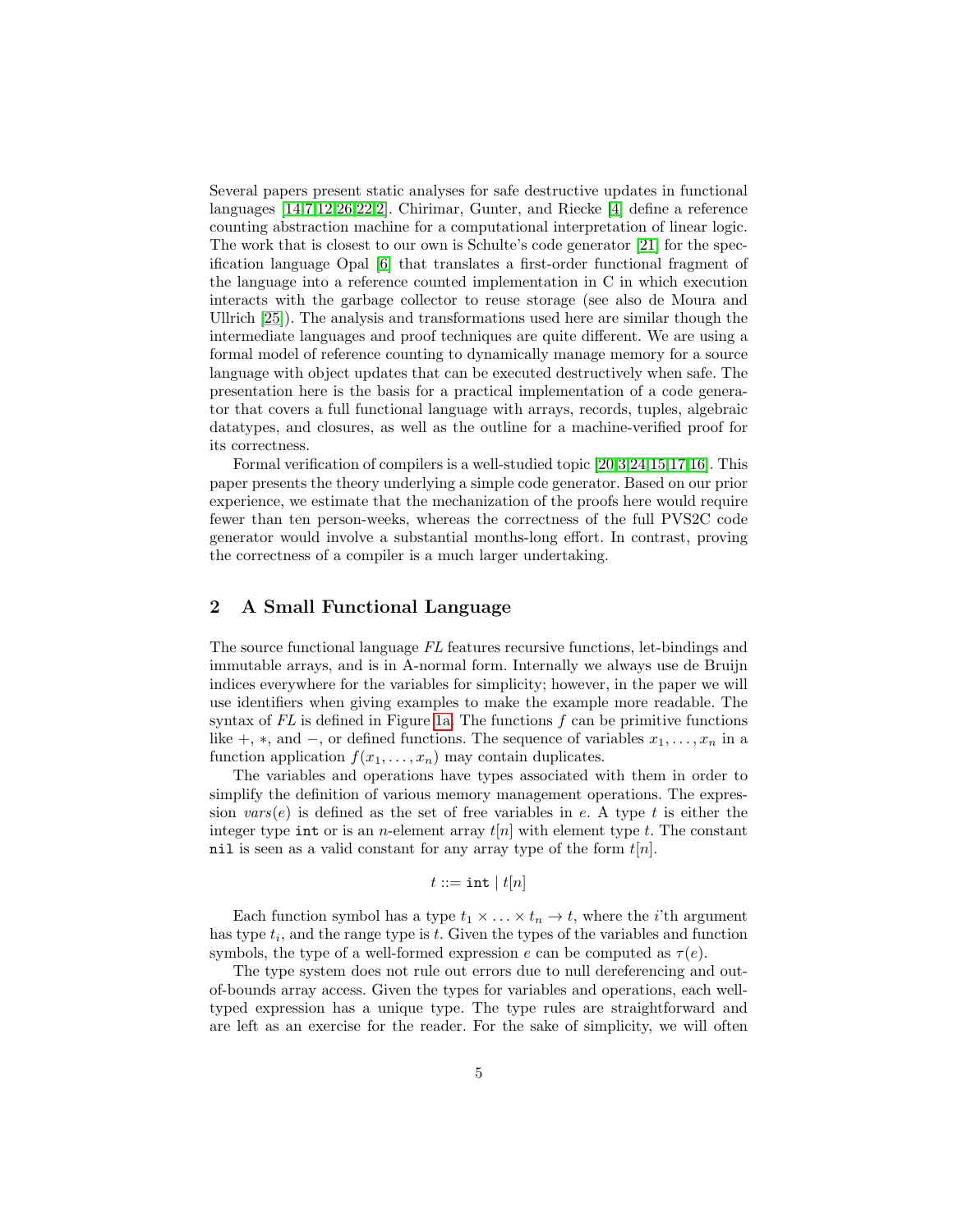<span id="page-5-0"></span> $e ::= | n$  $\mid x$ | nil  $| f(x_1, \ldots, x_n)|$ | let  $(x : t) = e_1$  in  $e_2$ | ifnz  $x$  then  $e_1$  else  $e_2$  $\vert x[y]$  $|x|y \mapsto z|$  $\vert$  newint $(n)$   $\vert$  newref $(n)$  $|$  pop $(e_1)$   $|$  ref $(k)$ redex  $:= | x$  $| f(x_1, \ldots, x_n)|$  $\vert x[y]$  $|x|y \mapsto z|$ | newint $(n)$ | newref $(n)$ | ifnz  $x$  then  $e_1$  else  $e_2$ | let  $x = v$  in  $e$  $|$  pop $(v)$ , where  $v$  is a value.

(a) Syntax of FL

(b) Definition of a redex

Fig. 1: Expression and Redex Syntax of FL

omit the type annotations on the let constructors. Note that the pop and ref constructors are not allowed in programs and are used only during reduction. We also restrict the primitive functions to operate solely over the integers.

We also define an evaluation context with a hole  $\Box$  marking the location where evaluation occurs, as below.

$$
K ::= \Box | \text{ let } (x:t) = K_1 \text{ in } e_1 | \text{ pop}(K_1)
$$

The composition  $K[e]$  of a context K and an expression e consists in replacing the hole  $\square$  in K by the expression e. A value is a reference, a constant or nil. A redex is defined in Figure [1b.](#page-5-0)

Theorem 1. Every expression that is not a value can be uniquely decomposed as the composition of a context and a redex.

The state is defined as a triplet  $(e, S, M)$ , where e is an expression, S is the stack, which maps variables to values, and  $\mathcal M$  the state of the memory, which maps a finite number of references to finite sequences of values. The empty stack is written as *empty*. Entries  $\tilde{A}$  are pushed on to the stack by the operation **push** $(A, S)$ . When S is a stack of variable bindings, a binding  $x \mapsto v$  is pushed on to the stack by the operation  $\text{push}(x \mapsto v, S)$ . For a sequence of variables  $x_1, \ldots, x_n$  (abbreviated as  $\overline{x}$ ) and values  $v_1, \ldots, v_n$  (abbreviated as  $\overline{v}$ ), we abbreviate  $\text{push}(x_n \mapsto v_n, \dots, \text{push}(x_1 \mapsto v_1, S) \dots)$  as  $\text{push}(\overline{x} \mapsto \overline{v}, S)$ . The lookup operation  $S(x)$  retrieves the topmost binding for x. This operation is only invoked when there is a binding for x in S. We also use the operation  $S[x \mapsto v]$ to update the topmost binding for  $x$  in the stack. This operation is also applied only when there is a binding for x in S. We denote by  $\mathbf{new}(\mathcal{M})$ , a reference that is not yet defined in M. We use  $f(v_1,\ldots,v_n) \stackrel{\delta}{\to} v$  for the reduction relation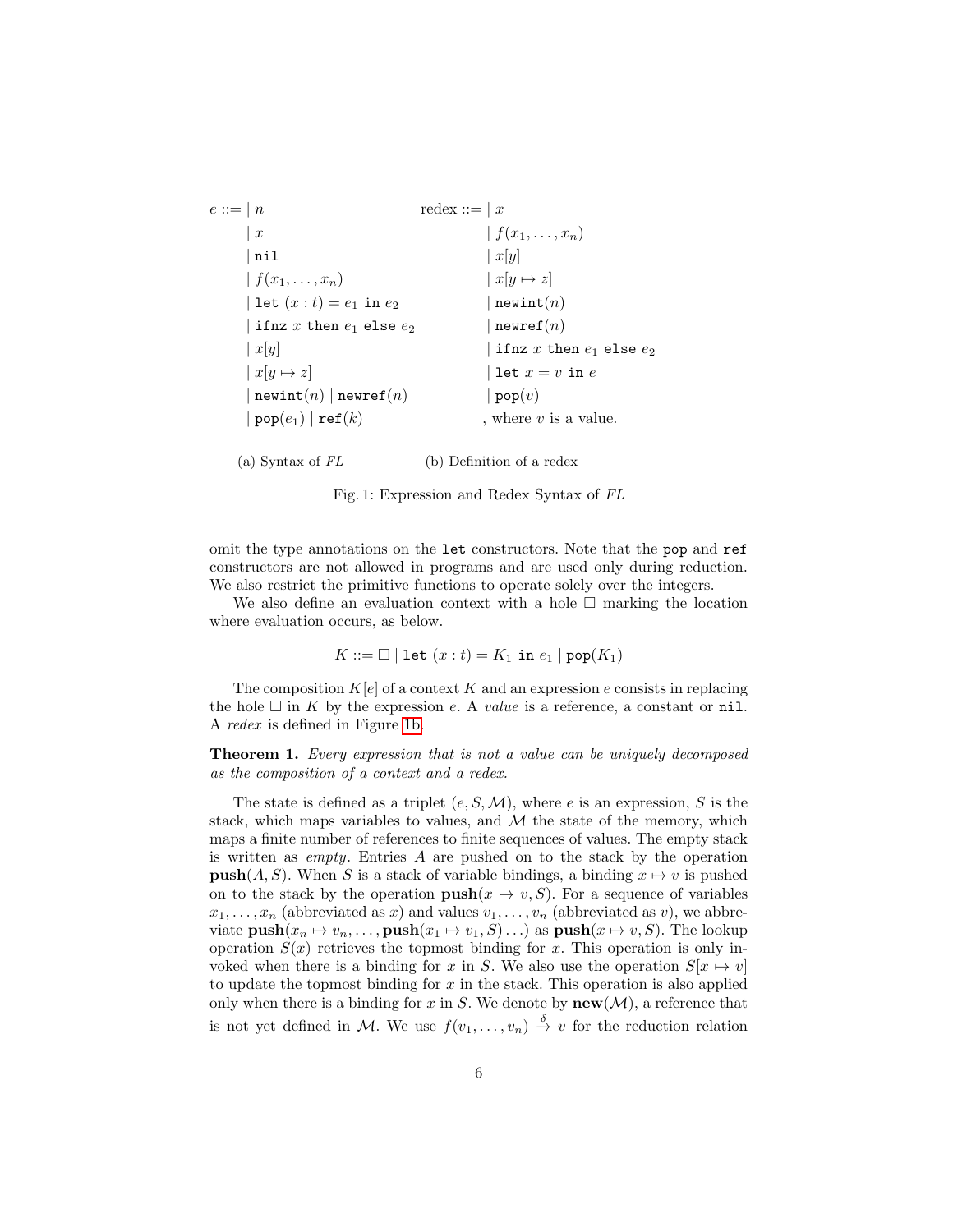<span id="page-6-0"></span>
$$
(x, S, M) \rightarrow (S(x), S, M)
$$

$$
(x[y], S, M) \rightarrow (M(S(x))(S(y)), S, M)
$$

$$
(x[y \mapsto z], S, M) \rightarrow (r, S, M[r \mapsto M(S(x))[S(y) \mapsto S(z)]]),
$$
where  $r = \text{new}(M)$ 
$$
(\text{newint}(n), S, M) \rightarrow (\text{new}(M), S, M[\text{new}(M) \mapsto \langle 0, ..., 0 \rangle])
$$

$$
(\text{newref}(n), S, M) \rightarrow (\text{new}(M), S, M[\text{new}(M) \mapsto \langle \text{nil}, ..., \text{nil} \rangle])
$$

$$
(\text{let } x = v \text{ in } e, S, M) \rightarrow (\text{pop}(e), \text{push}(x \mapsto v, S), M)
$$

$$
(\text{pop}(v), S, M) \rightarrow (v, \text{pop}(S), M)
$$

$$
(\text{ifnz } x \text{ then } e_1 \text{ else } e_2, S, M) \rightarrow \begin{cases} (e_1, S, M), & \text{if } S(x) \neq 0 \\ (e_2, S, M), & \text{otherwise} \end{cases}
$$

$$
(f(x_1, \ldots, x_n), S, M) \rightarrow (v, S, M) \text{ for primitive } f, \text{where } f(S(x_1), \ldots, S(x_n)) \xrightarrow{\delta} v
$$

$$
(f(x_1, \ldots, x_n), S, M) \rightarrow (\text{pop}^n(e), \text{push}(\overline{y} \mapsto S(\overline{x}), S), M)
$$
where  $f(y_1, \ldots, y_n) = e \text{ in } \Delta$ .

Fig. 2: Operational Semantics of FL

capturing the evaluation of primitive functions such as  $+$ . The non-primitive functions are defined in the program  $\Delta$  which maps the function symbol f to its definition of the form  $f(y_1, \ldots, y_n) = e$  where  $vars(e) = \{y_1, \ldots, y_n\}$ , and  $y_i \neq y_j$  for  $1 \leq i < j \leq n$ .

The small-step semantics are defined as the unique context-preserving relation  $\rightarrow$  that is defined on redexes as in Figure [2.](#page-6-0) It is easy to see that the reductions are deterministic. An evaluation step has the form  $(E[e], S, M) \longrightarrow$  $(E[e'], S', \mathcal{M}')$  iff  $(e, S, \mathcal{M}) \rightarrow (e', S', \mathcal{M}').$ 

It is an error to access or modify outside the bounds given by the store, to call a non-existent function, to call a function with an incorrect number of arguments, or to use primitive operations with unsupported arguments. The state obtained after such erroneous reductions is ⊥.

Let  $\texttt{swap}(u, i, j)$  be defined as

let 
$$
a = u[i]
$$
 in let  $b = u[j]$  in let  $u' = u[i \mapsto b]$  in  $u'[j \mapsto a]$ .

Given  $e = \text{let } z = +(y, 1)$  in swap $(x, y, z)$  with  $S = (y \mapsto 0, x \mapsto r)$  and  $\mathcal{M} = (r \mapsto \langle 0, 1 \rangle)$ , we show the steps in the reduction of  $(e, S, \mathcal{M})$  in Figure [3.](#page-7-0)

#### 3 Evaluation with Reference Counting

The reference-counting language RL extends FL with an additional constructor, release $(x, e)$ , which is also a redex. In addition, a variable occurrence in RL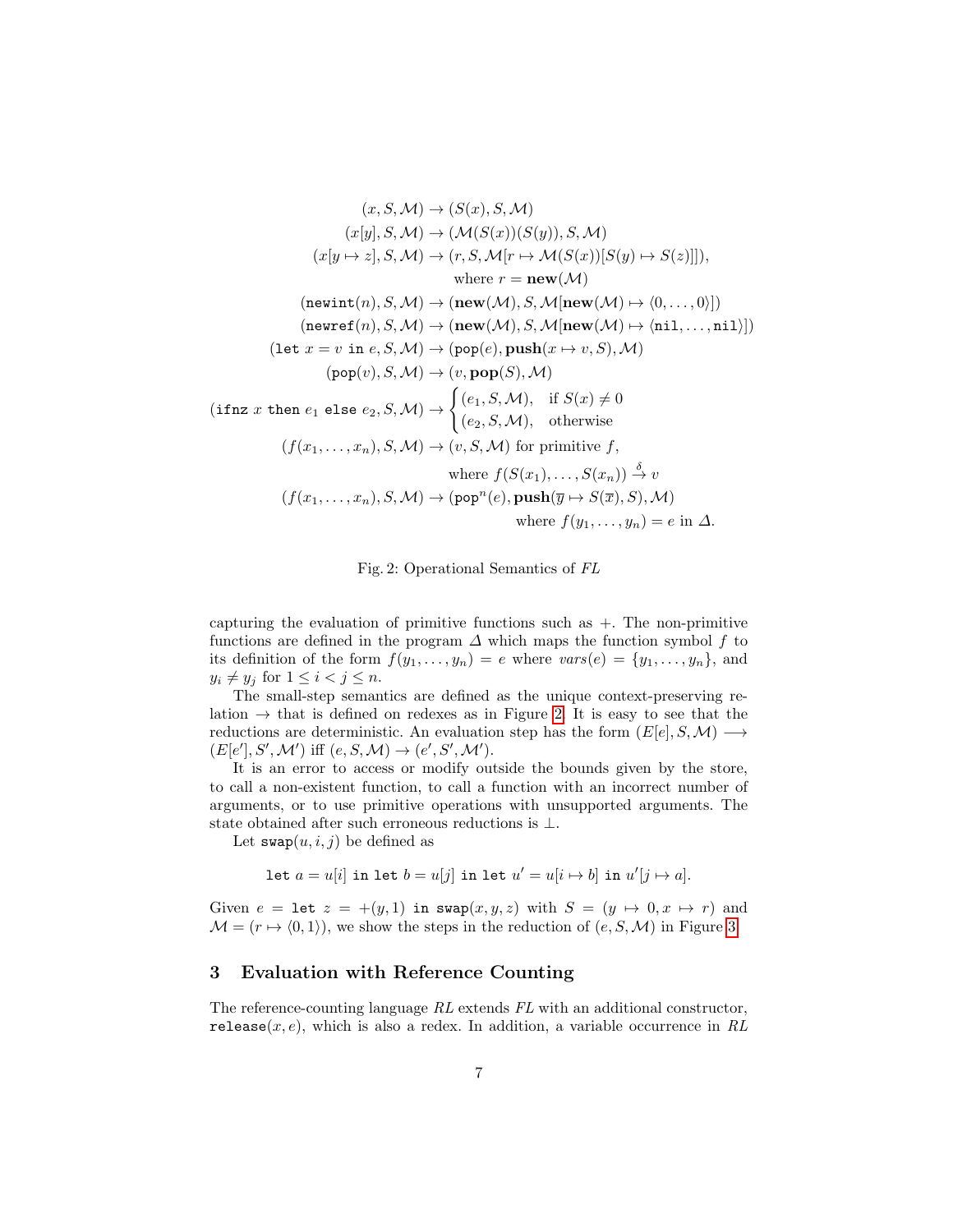$$
\begin{pmatrix} \text{let } z = +(y, 1) \text{ in } \text{swap}(x, y, z), \\ (y \mapsto 0, x \mapsto r), (r \mapsto \langle 0, 1 \rangle) \end{pmatrix}
$$
 (1)

<span id="page-7-0"></span>
$$
\longrightarrow (\text{let } z = 1 \text{ in } \text{swap}(x, y, z), (y \mapsto 0, x \mapsto r), (r \mapsto \langle 0, 1 \rangle))
$$
 (2)

$$
\longrightarrow (pop(swap(x,y,z)), (z \mapsto 1, y \mapsto 0, x \mapsto r), (r \mapsto \langle 0,1 \rangle))
$$
 (3)

$$
\longrightarrow\n \begin{pmatrix}\n \ldots \text{let } a = u[i] \text{ in } \ldots, \\
 (j \mapsto 1, i \mapsto 0, u \mapsto r, \ldots), \\
 (r \mapsto \langle 0, 1 \rangle)\n \end{pmatrix}
$$
\n(4)

$$
\longrightarrow \left( \begin{array}{c} \dots \texttt{let } a = 0 \text{ in } \dots, \\ (j \mapsto 1, i \mapsto 0, t \mapsto r, \dots), (r \mapsto \langle 0, 1 \rangle) \end{array} \right) \tag{5}
$$

$$
\longrightarrow \dots \text{let } b = u[j] \text{ in } \dots, (a \mapsto 0, j \mapsto 1, \dots), (r \mapsto \langle 0, 1 \rangle)) \tag{6}
$$

$$
\longrightarrow (\dots \text{let } b = 1 \text{ in } \dots, (a \mapsto 0, j \mapsto 1, \dots), (r \mapsto \langle 0, 1 \rangle))
$$
 (7)

$$
\longrightarrow\n \begin{pmatrix}\n \ldots \text{let } u' = u[i \rightarrow b] \text{ in } \ldots, \\
 (b \rightarrow 1, a \rightarrow 0, \ldots), \\
 (r \rightarrow \langle 0, 1 \rangle)\n \end{pmatrix}
$$
\n(8)

$$
\longrightarrow\n \begin{pmatrix}\n \ldots \text{let } u' = r' \text{ in } \ldots, \\
 (b \mapsto 1, a \mapsto 0, \ldots), \\
 (r' \mapsto \langle 1, 1 \rangle, r \mapsto \langle 0, 1 \rangle)\n \end{pmatrix}
$$
\n(9)

$$
\longrightarrow (\dots u'[j \mapsto a] \dots, (u' \mapsto r', b \mapsto 1, \dots), (r' \mapsto \langle 1, 1 \rangle, \dots)) \tag{10}
$$

$$
\longrightarrow (pop7(r''), (u' \mapsto r', b \mapsto 1, \dots), (r'' \mapsto \langle 1, 0 \rangle, \dots))
$$
\n(11)

$$
\stackrel{+}{\longrightarrow} (r'', (y \mapsto 0, x \mapsto r), (r'' \mapsto \langle 1, 0 \rangle, r' \mapsto \langle 1, 1 \rangle, r \mapsto \langle 0, 1 \rangle)) \tag{12}
$$

<span id="page-7-1"></span>Fig. 3: An example FL reduction

can be marked to indicate that this is the last occurence of the variable along an evaluation path. The evaluation state is extended with  $\mathcal C$  which maps each reference to its reference count.

Define  $\#(S,r)$  as the number of times the reference r occurs as a binding in stack S,  $\#(a,r)$  as the number of occurrences of r as an element of the array a, and  $\mathbb{1}_{r\in e}$  as 1 if r occurs as a value in e, and 0, otherwise. The key invariant that is maintained is that the value of  $C(\text{ref}(k))$  is exactly the reference count of  $\texttt{ref}(k)$  in e, S, and M.

$$
\mathcal{C}(\mathbf{ref}(k)) = \mathbb{1}_{\mathbf{ref}(k)\in e} + \#(S, \mathbf{ref}(k)) + \sum_{\mathbf{ref}(j)\in \mathcal{M}} \#(\mathcal{M}(\mathbf{ref}(j)), \mathbf{ref}(k)) \tag{13}
$$

The advantage of defining and maintaining this reference count is to be able to free memory as soon as it is no longer needed, and to be able to perform more efficient destructive updates on the arrays.

The evaluation also preserves three key invariants: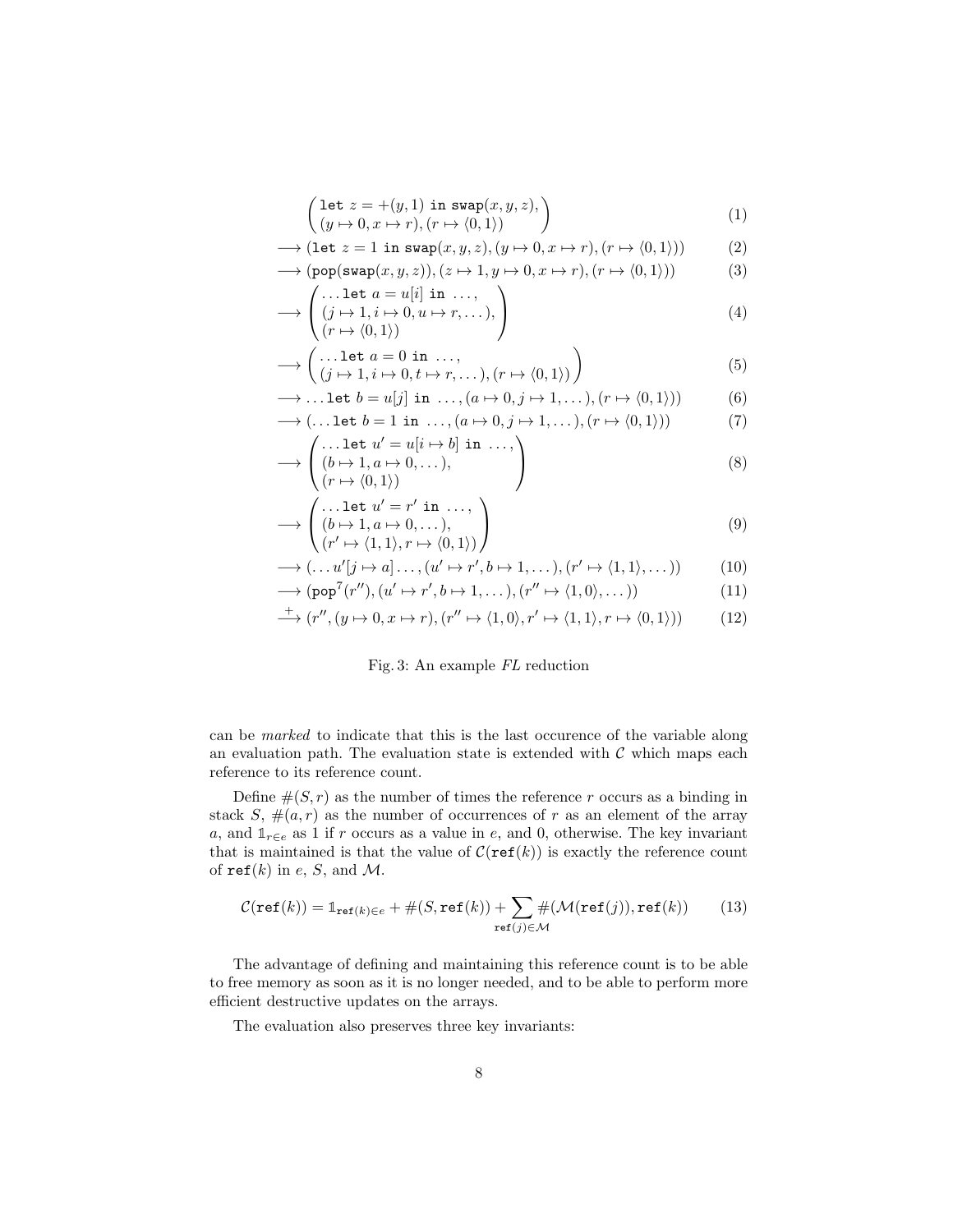early-release. Each variable in  $S$  that is no longer live in  $e$  is not bound to a reference.

- correct-marking. The expression  $e$  is correctly marked (deleting all the markings in  $e$  and re-marking the result (using the **mark** algorithm shown below) returns an expression identical to e).
- release-marked. All subterms of  $e$  of the form release $(x, e')$  have the occurrence of  $x$  in the first argument marked.

We use the following helper functions:

$$
incr(ref(k), C) = C[ref(k) \mapsto C(v) + 1]
$$
  
\n
$$
incr(v, C) = C
$$
  
\n
$$
decr(ref(k), C) = C[ref(k) \mapsto C(v) - 1]
$$
  
\n
$$
decr(v, C) = C
$$
  
\notherwise  
\notherwise  
\notherwise

The function decref takes a value, the state of memory and a count, and if the value is a reference, decreases its count. In case the count is 1, it recursively (using  $\text{decref}\star$ ) decreases the count of all the non-nil references pointed by that one and replaces them by nil before freeing the memory allocated to a reference r by setting  $\mathcal{M}(r)$  to  $\perp$ . The termination of the mutually recursive definitions of **decref** and **decref** $\star$  is given by a lexicographic measure on the size of the type t and the array index  $m<sup>5</sup>$  $m<sup>5</sup>$  $m<sup>5</sup>$ 

$$
\begin{aligned}\n\text{decref}(t[n])(\text{ref}(k),(\mathcal{M},\mathcal{C})) &= (\mathcal{M},\text{decr}(\text{ref}(k),\mathcal{C})), \text{ if } C(\text{ref}(k)) > 1 \\
\text{decref}(t[n])(\text{ref}(k),(\mathcal{M},\mathcal{C})) &= (\mathcal{M}'[\text{ref}(k) \mapsto \bot],\text{decr}(\text{ref}(k),\mathcal{C}')), \\
&\text{ if } C(\text{ref}(k)) = 1 \\
&\text{ where } (\mathcal{M}',\mathcal{C}') = \text{decrf} \star(t)(v,(\mathcal{M},\mathcal{C}),n) \\
\text{decref} \star(t[n])(\text{ref}(k),(\mathcal{M},\mathcal{C}),m+1) &= \text{decrf}(t)(\mathcal{M}(\text{ref}(k))[m],(\mathcal{M}'',\mathcal{C}')), \\
&\text{ where } (\mathcal{M}',\mathcal{C}') = \text{decrf} \star(t[n])(r,(\mathcal{M},\mathcal{C}),m) \\
&\mathcal{M}'' = \mathcal{M}'[r \mapsto \mathcal{M}'(r)[m \mapsto \text{nil}]] \\
&\quad r = \text{ref}(k) \\
\text{decref} \star(t[n])(\text{ref}(k),(\mathcal{M},\mathcal{C}),0) &= (\mathcal{M},\mathcal{C}) \\
&\text{decref} \star(t(v),(\mathcal{M},\mathcal{C}),m) &= (\mathcal{M},\mathcal{C}), \text{ otherwise}\n\end{aligned}
$$

Expressions being evaluated are analyzed in order to mark the last occurrence of a variable along any evaluation path. This marking helps to identify the lifetime of the variable by indicating the point at which the variable is no longer

<span id="page-8-0"></span><sup>&</sup>lt;sup>5</sup> Note that due to the recursion on type structure, the termination proofs do not need to assume that the store is non-cyclic. In our mechanization, we use a slightly different definition and exploit Invariant [13](#page-7-1) and the invariant (also implicit in decref) that  $M$  contains no (dangling) references that are not in the domain of  $M$  so that the total reference count in  $M$  decreases with each call to **decref**.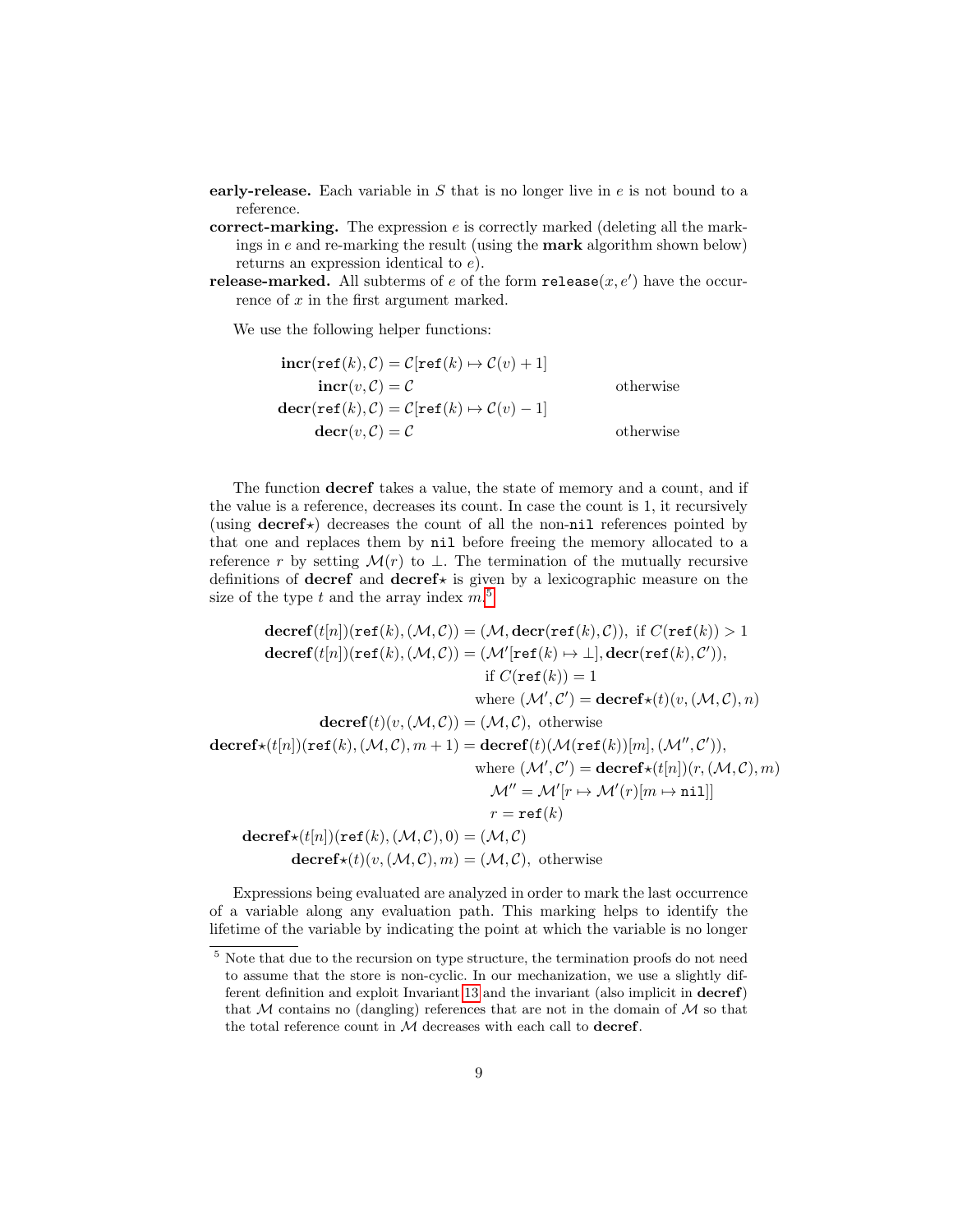used in a computation. The operation  $\text{mark}(X, e)$ , a few cases of which are defined below, marks each variable in  $e$  that is not in  $X$ . In the remaining cases,  $mark(X, e)$  marks the last (non-binding) occurrence in e of any variable in  $vars(e)-X$ . We overload release so that release( ${x_1, \ldots, x_n}, e$ ) is shorthand for release $(x_n, \ldots$  release $(x_1, e) \ldots$ ).

 $\operatorname{mark}(X, x) =$  $\int x$  if  $x \in X$  $\underline{x}$  otherwise  $\operatorname{mark}(X, \text{let } x = e_1 \text{ in } e_2) =$  $\sqrt{ }$  $\int$  $\overline{\mathcal{L}}$ let  $x = \text{mark}(X \cup \text{vars}(e_2), e_1)$ in mark $(X, e_2)$  if  $x \in \mathbf{vars}(e_2)$ let  $x = \text{mark}(X \cup \text{vars}(e_2), e_1)$ in release $(\underline{x}, \textbf{mark}(X, e_2))$  otherwise  $mark(X, \text{ifnz } x \text{ then } e_1 \text{ else } e_2) =$  $\sqrt{ }$  $\int$  $\mathcal{L}$ ifnz  $\mathrm{mark}( \mathrm{vars}(e_1) \cup \mathrm{vars}(e_2) \cup X, x)$ then release $(\mathbf{vars}(e_2)-(X\cup \mathbf{vars}(e_1)), \mathbf{mark}(X, e_1))$ else release $(\mathbf{vars}(e_1)-(X\cup \mathbf{vars}(e_2)), \mathbf{mark}(X, e_2))$ 

For example, **mark** $(\emptyset, \text{let } x = f(y) \text{ in } \text{if } \text{nz } z \text{ then } g(x, y) \text{ else } f(x))$  is

let  $x = f(y)$  in ifnz  $\underline{z}$  then  $g(\underline{x}, y)$  else release $(y, f(\underline{x}))$ 

We translate FL programs into marked RL programs by replacing each definition of the form  $f(\bar{y}) = e$  in  $\Delta$  by  $f(\bar{y}) = \text{mark}(\emptyset, e)$  in the RL program  $\Delta^{\#}$ .

Given a sequence  $x_1, \ldots, x_n$  (abbreviated as  $\overline{x}$ ) of (possibly marked) variables. Let  $\mathbf{incvars}(\overline{x}, S, C)$  represent the result of incrementing the count of  $S(y)$ by one for each unmarked variable y in  $\bar{x}$ .

$$
\mathbf{incvars}(\langle \rangle, S, C) = C
$$
\n
$$
\mathbf{incvars}((x_1, x_2, \dots, x_n), S, C) = \mathbf{incvars}((x_2, \dots, x_n), S, C'), \text{ where}
$$
\n
$$
C' = \begin{cases} \mathbf{incr}(S(x), C), & \text{if } x \text{ is unmarked} \\ C, & \text{otherwise} \end{cases}
$$

Figure [4](#page-10-0) shows a few cases of the definition of reduction for RL redexes.

The reduction of update redexes is by far the most complicated of all; but it is also the main reason why we perform this step of reference counting.

For instance, let  $\text{swap}(u, i, j)$  be defined as

let 
$$
a = u[i]
$$
 in let  $b = u[j]$  in let  $u' = \underline{u}[i \mapsto \underline{b}]$  in  $\underline{u'}[j \mapsto \underline{a}].$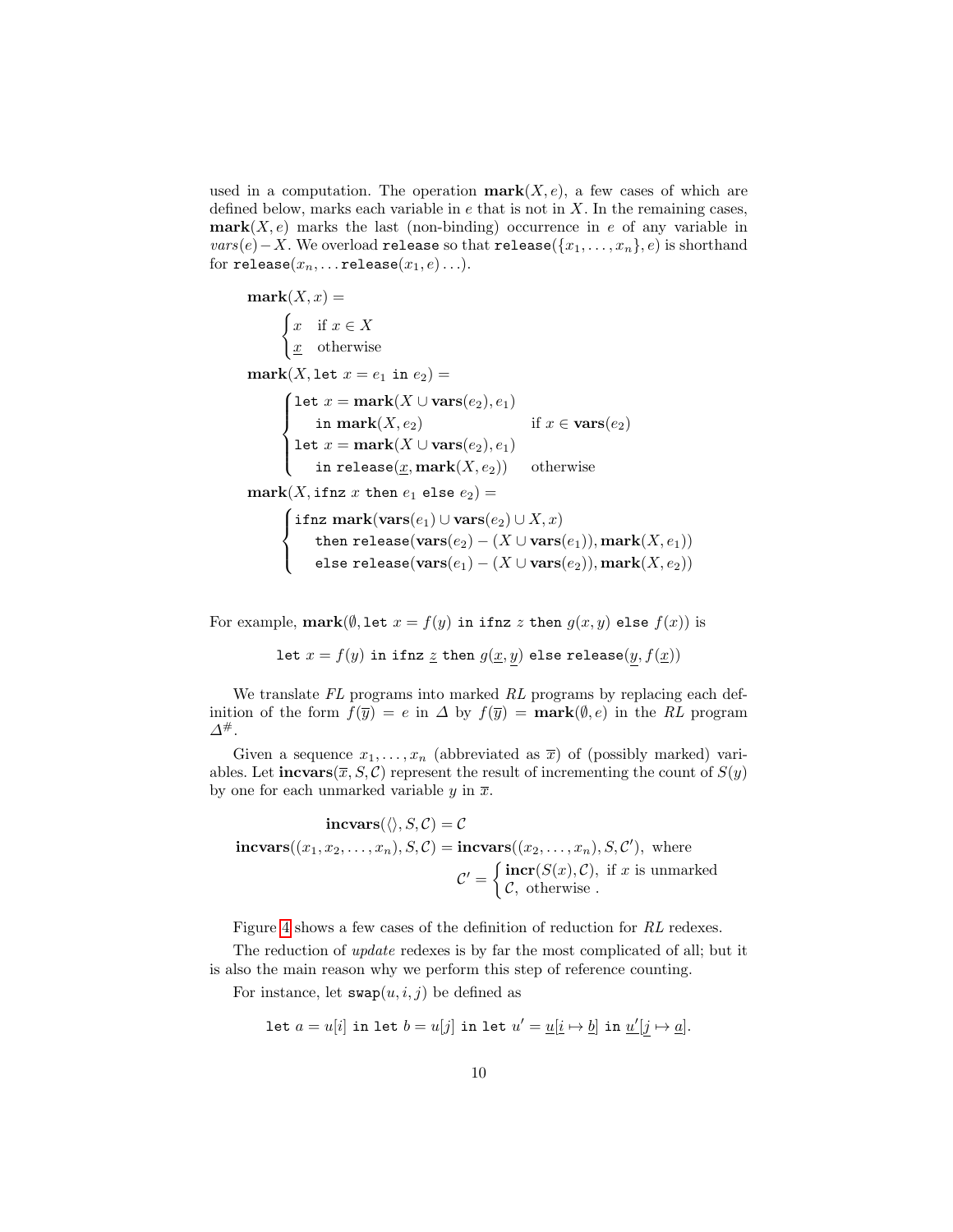<span id="page-10-0"></span> $(x, S, (M, C)) \rightarrow^{\#} (S(x), S[x \mapsto \text{nil}], (M, C))$ if x is marked and  $S(x)$  is a reference  $(x, S,(\mathcal{M}, \mathcal{C})) \rightarrow^{\#} (S(x), S,(\mathcal{M}, \text{incvars}(x,\mathcal{M}, \mathcal{C})))$  otherwise  $(f(\overline{x}), S, (M, C)) \rightarrow^{\#} (e, S_n, (M, C'))$ , where  $C' = \mathbf{incvars}(\overline{x}, S, C)$  $S_0 = \textbf{push}(\overline{y} \mapsto S(\overline{x}), S)$  $S_{i+1} =$  $\sqrt{ }$ J  $\mathcal{L}$  $S_i[x_i \mapsto \texttt{nil}],$ if  $x_i$  is a marked and  $S(x)$  is a reference  $S_i$ , otherwise  $(x[y \mapsto z], S,(\mathcal{M}, \mathcal{C})) \rightarrow^{\#} (S(x), S'[x \mapsto \texttt{nil}],(\mathcal{M}'', \mathcal{C}'')),$ if  $\mathcal{C}(S(x)) = 1$  and x is marked where  $\tau(x) = t[n]$ , for some *n*,  $\mathcal{M}' = \mathcal{M}[S(x) \mapsto \mathcal{M}(S(x))[S(y) \mapsto S(z)]],$  $C' = \mathbf{incvars}(z, S, C)$  $(\mathcal{M}'', \mathcal{C}'') = \text{decref}(t) (\mathcal{M}(S(x))[S(y)], (\mathcal{M}', \mathcal{C}'))$  $(x[y \mapsto z], S,(\mathcal{M}, \mathcal{C})) \rightarrow^{\#} (r, S'',(\mathcal{M}', \mathcal{C}'''))$ , otherwise where  $r = new(\mathcal{M}),$  $\mathcal{M}' = \mathcal{M}[r \mapsto \mathcal{M}(S(x))[S(y) \mapsto S(z)]],$  $(C', S') =$  $\sqrt{ }$  $\int$  $\mathcal{L}$  $(\mathbf{decr}(S(z),\mathcal{C}), S[z \mapsto \mathtt{nil}])$ if z is marked  $(C, S)$ , otherwise,  $(\mathcal{C}'', S'') =$  $\sqrt{ }$ J  $\mathcal{L}$  $(\mathbf{decr}(S(x),\mathcal{C}',S[x\mapsto \mathtt{nil}]))$ if  $x$  is marked  $(C', S')$ , otherwise  $\mathcal{C}''' = (\#(\mathcal{M}'(r)) + \mathcal{C}'')[r \mapsto 1],$  $(\mathtt{release}(\underline{x}, e), S, (\mathcal{M}, \mathcal{C})) \rightarrow^{\#} (e, S[x \mapsto \mathtt{nil}], \mathtt{decref}(\tau(x))(S(x), (\mathcal{M}, \mathcal{C})))$ if  $S(x)$  is a reference  $(\texttt{release}(x, e), S, (M, C)) \rightarrow^{\#} (e, S, (M, C)),$  otherwise

Fig. 4: Operational Semantics of some reductions in RL

Suppose that  $e = \text{let } z = +(y, 1)$  in  $\text{swap}(\underline{x}, y, \underline{z})$ , with  $S = (y \mapsto 0, x \mapsto r)$ ,  $\mathcal{M} = (r \mapsto \langle 0, 1 \rangle)$  and  $\mathcal{C} = (r \mapsto 2)$ . Steps of the reduction are detailed in Figure [5.](#page-11-0)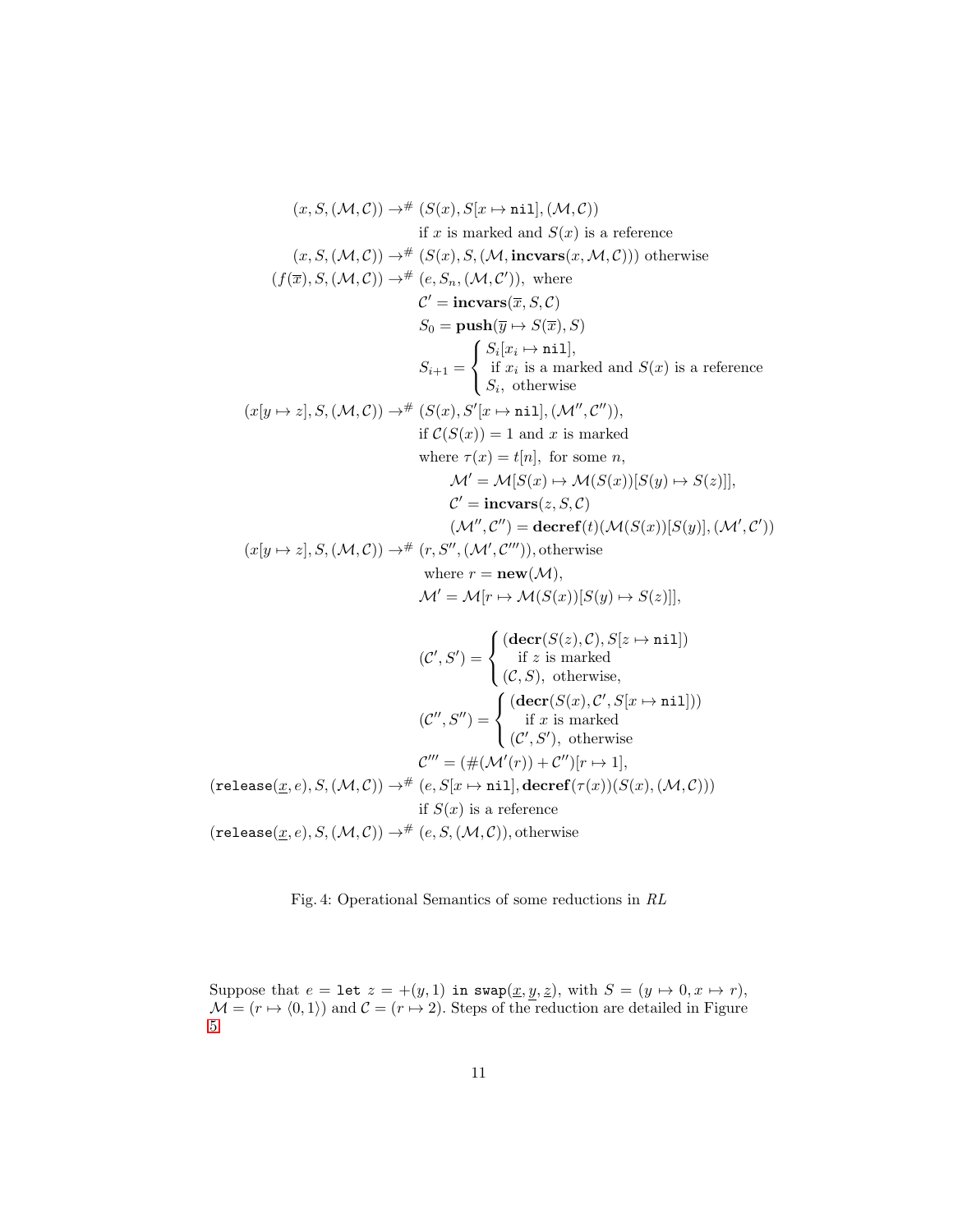$$
\begin{pmatrix}\n\text{let } z = +(y, 1) \text{ in } \text{swap}(\underline{x}, \underline{y}, \underline{z}), (y \mapsto 0, x \mapsto r), \\
(r \mapsto \langle 0, 1 \rangle), (r \mapsto 2)\n\end{pmatrix}
$$
\n(1)

<span id="page-11-0"></span>
$$
\longrightarrow^{\#} \left( \begin{array}{c} \text{let } z = 1 \text{ in } \text{swap}(\underline{x}, \underline{y}, \underline{z}), (y \mapsto 0, x \mapsto r), \\ (r \mapsto \langle 0, 1 \rangle), (r \mapsto 2) \end{array} \right) \tag{2}
$$

$$
\longrightarrow^{\#} \left( \text{pop(swap}(\underline{x}, \underline{y}, \underline{z})), (z \mapsto 1, y \mapsto 0, x \mapsto r), \\ (r \mapsto \langle 0, 1 \rangle), (r \mapsto 2) \right) \tag{3}
$$

$$
\longrightarrow^{\#} \left( \begin{array}{c} \dots \text{let } a = u[i] \text{ in } \dots, \\ (j \mapsto 1, i \mapsto 0, u \mapsto r, \dots, x \mapsto \text{nil}), \\ (r \mapsto \langle 0, 1 \rangle), (r \mapsto 2) \end{array} \right) \tag{4}
$$

$$
\longrightarrow^{\#} \left( \dots \text{let } a = 0 \text{ in } \dots, (j \mapsto 1, i \mapsto 0, u \mapsto r, \dots), \atop (r \mapsto \langle 0, 1 \rangle), (r \mapsto 2)
$$
 (5)

$$
\longrightarrow^{\#} \left( \dots \text{let } b = u[j] \text{ in } \dots, (a \mapsto 0, j \mapsto 1, \dots), \\ (r \mapsto \langle 0, 1 \rangle), (r \mapsto 2) \right) \tag{6}
$$

$$
\longrightarrow^{\#} \left( \dots \text{let } b = 1 \text{ in } \dots, (a \mapsto 0, j \mapsto 1, \dots), \\ (r \mapsto \langle 0, 1 \rangle), (r \mapsto 2) \right) \tag{7}
$$

$$
\longrightarrow^{\#} \left( \dots \text{let } u' = \underline{u}[\underline{i} \mapsto \underline{b}] \text{ in } \dots, (b \mapsto 1, a \mapsto 0, \dots), \atop (r \mapsto \langle 0, 1 \rangle), (r \mapsto 2)
$$
 (8)

$$
\longrightarrow^{\#} \left( \begin{array}{c} \ldots \text{let } u' = r' \text{ in } \ldots, \\ (b \mapsto 1, a \mapsto 0, \ldots, u \mapsto \text{nil}, \ldots), \\ (r' \mapsto \langle 1, 1 \rangle, r \mapsto \langle 0, 1 \rangle), (r' \mapsto 1, r \mapsto 1) \end{array} \right) \tag{9}
$$

$$
\longrightarrow^{\#} (\dots \underline{u'}[\underline{j} \mapsto \underline{a}] \dots, (u' \mapsto r', b \mapsto 1, \dots), (r' \mapsto \langle 1, 1 \rangle, \dots)) \tag{10}
$$

$$
\longrightarrow^{\#} \left( \begin{array}{c} \operatorname{pop}^7(r'), (u' \mapsto \operatorname{nil}, b \mapsto 1, \dots), \\ (r' \mapsto \langle 1, 0 \rangle, \dots), (r' \mapsto 1, \dots) \end{array} \right) \tag{11}
$$

$$
\xrightarrow{\star}^{\#} \begin{pmatrix} r', (y \mapsto 0, x \mapsto \text{nil}), \\ (r' \mapsto \langle 1, 0 \rangle, r \mapsto \langle 0, 1 \rangle), (r' \mapsto 1, r \mapsto 1) \end{pmatrix}
$$
 (12)

Fig. 5: An example reduction in RL

Notice how even though the reference count of  $r$  was 2 initially, we still saved a copy compared to Figure [3](#page-7-0) and performed a destructive update instead. Indeed, the reference count of the result of an array update is always 1: either it is the result of a destructive update, in which case the reference count has to be 1, or it is a fresh copy, in which case the count is 1 as well.

**Theorem 2.** With the reductions in Figure [4,](#page-10-0) it is an invariant that the count is accurate, that is, equation [13](#page-7-1) holds, and the other invariants  $(early-release,$ correct-marking, and release-marked), are preserved as well.

To establish a bisimulation between the RL state  $(e', S', (\mathcal{M}', \mathcal{C}'))$  and the  $FL$  one  $(e, S, M)$ , we say these two states match if there exists a translation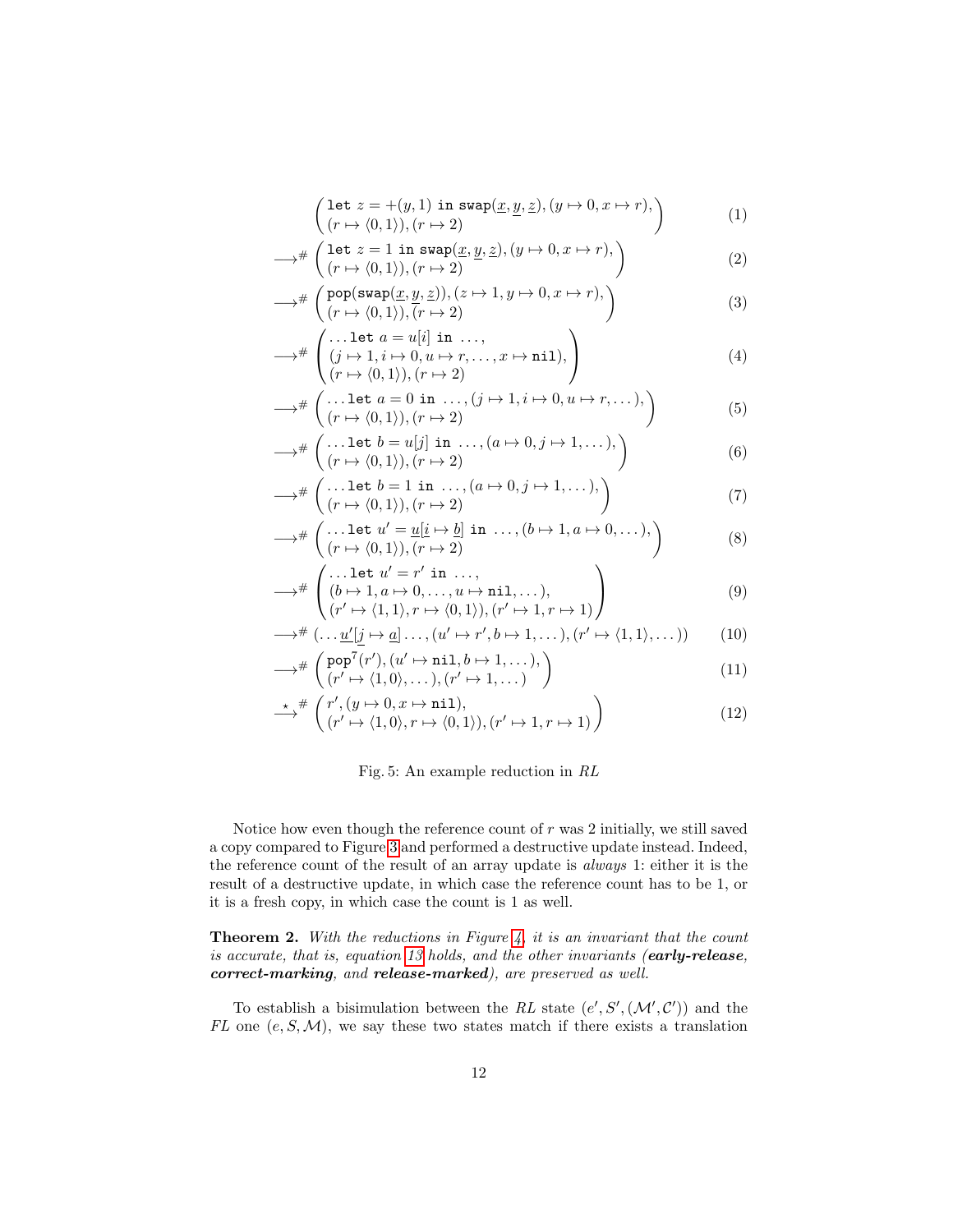function  $\rho$  from the elements of the domain of  $\mathcal{M}'$  with a count greater than zero to those of the domain of  $M$  such that:

- The expression e is the result of translating the references (applying  $\rho$  to each of the references) when unmarking all the variables and removing all release constructors in  $e'$ ,
- For each variable x in  $vars(e', S(x) = \rho(S'(x)),$
- For each reference r in the domain of  $\mathcal{M}'$  with a count greater than zero,  $\mathcal{M}(\rho(r))$  is the result of translating the references of  $\mathcal{M}'(r)$ .

The mapping  $\rho$  is not fixed across the two executions but depends on the pairs of states being matched. For example, the bisimulation between the FL execution in Figure [3](#page-7-0) and the RL execution in Figure [5](#page-11-0) lines up the twelve states in each execution exactly. The mapping  $\{r \mapsto r\}$  is used for matching states 1 through 8, and  $\{r \mapsto r, r' \mapsto r'\}$  for states 9 and 10, and  $\{r \mapsto r, r' \mapsto r''\}$  for states 11 and 12. Note that although it is not required for the mapping between references to be injective, it happens to be an invariant (that is not needed for proving the bisimulation result). We also do not need to assume that the store does not contain any cycles, though this too is an invariant that is preserved by both FL and RL executions.

**Theorem 3.** If the state  $S = (e, S, M)$  matches the state  $S' = (e', S', (M', C')),$ we have:

- $-$  if the current redex of  $e'$  is a **release** redex, then the state obtained when reducing  $\mathcal{S}'$  after one step still matches the state  $\mathcal{S},$
- $-$  if it is not a **release** redex, then the state obtained when reducing S and the one obtained when reducing  $S'$  for a step each still match each other.

**Theorem 4.** The reduction relations  $\longrightarrow$  in FL and  $\longrightarrow^{\#}$  in RL are in bisimulation.

As a step toward an imperative translation of RL, we extend RL by adding a construct of the form  $return(e)$  to mark the return from a function call. Since the return label will be used as a variable in the imperative translation, it cannot be used as a variable identifier in RL. In the expanded language,  $return(\Box)$  is an evaluation context. We also have a redex of the form

$$
(\texttt{return}(v), S, (\mathcal{M}, \mathcal{C})) \rightarrow^{\#} (v, S, (\mathcal{M}, \mathcal{C})).
$$

The evaluation rule for function calls is modified as below.

$$
(f(\overline{x}), S, (\mathcal{M}, \mathcal{C})) \to^{\#} (\text{return}(pop^n(e)), S_n, (\mathcal{M}, \mathcal{C}'))
$$
, where  

$$
\mathcal{C}' = \text{incvars}(\overline{x}, S, \mathcal{C})
$$

$$
S_0 = \text{push}(\overline{y} \mapsto S(\overline{x}), S)
$$

$$
S_{i+1} = \begin{cases} S_i[x_i \mapsto \text{nil}], \\ \text{if } x_i \text{ is a marked and } S(x) \text{ is a reference} \\ S_i, \text{ otherwise} \end{cases}
$$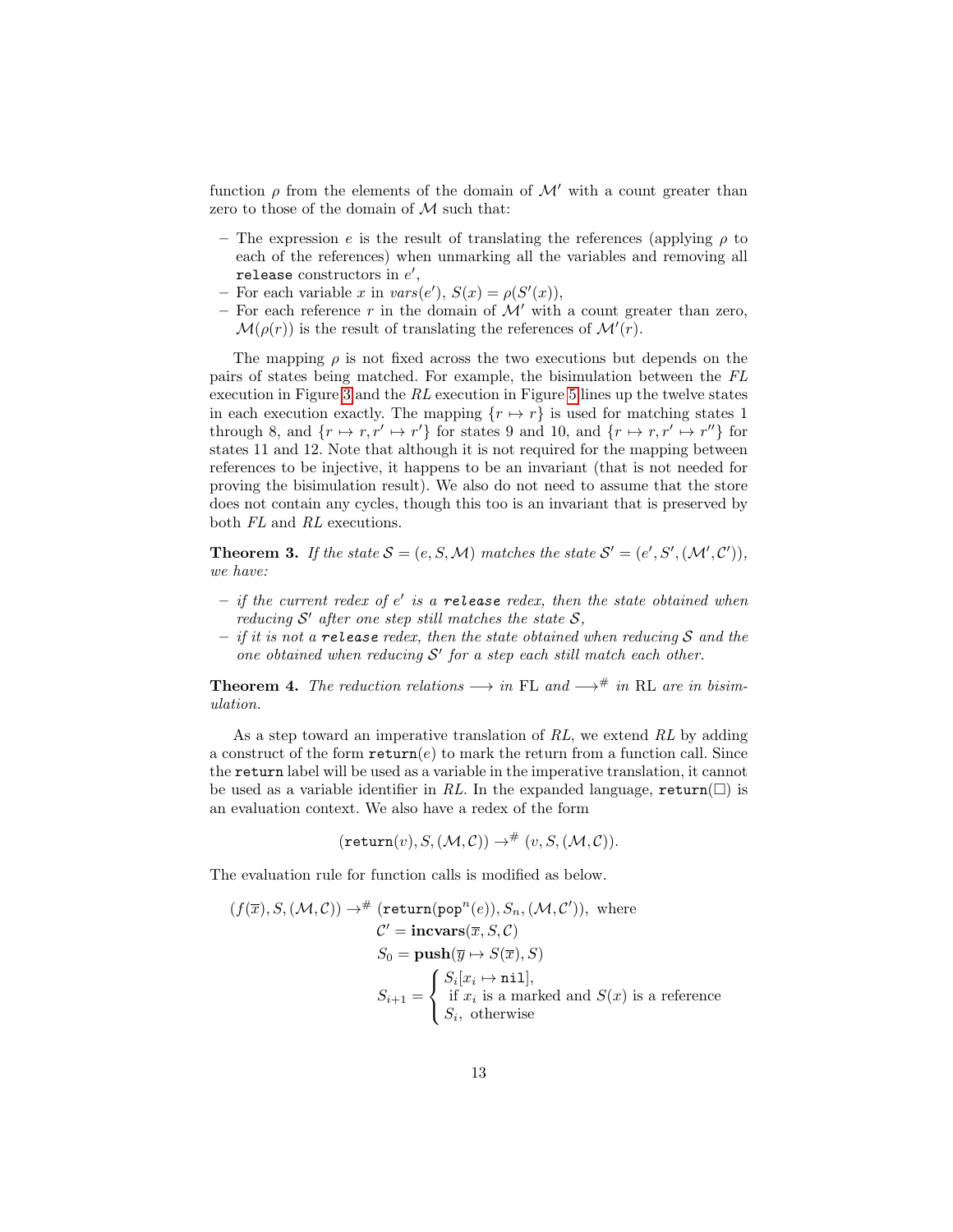We also label the pop operations with the variable being popped so that it has the form  $pop_x$  when the stack entry to be popped binds x. Neither of these extensions affects any of the claims about  $RL$  since the return operation essentially functions as a skip operation, and labeling the occurrences of pop has no impact on the evaluation. Both these constructs together with let-binding are used to define the stack employed in the imperative evaluation in terms of the RL stack.

The operation stack(x)(E) on an evaluation context E collects the stack of variables introduced by return, pop, and pending let-bindings on the path to the hole in the RL expression being evaluated. This operation fuses consecutive return variables so that the return value from the evaluation of a function is passed directly to the outermost return point. The stack used in the imperative evaluation binds variables in a somewhat different order than the operational semantics for RL. The **stack** operation is used to capture the sequence of variables that appear at the top of the stack during the evaluation of the imperative counterpart of an RL expression. It is used in defining the bisimulation between RL executions and the imperative semantics presented in the next section.

$$
\begin{aligned} \mathbf{stack}(x)(\Box, st) &= st \\ \mathbf{stack}(x)(\mathtt{let}\; y = a\; \mathtt{in}\; b, st) &= \mathbf{stack}(y)(a, \mathtt{push}(y, st)) \\ \mathbf{stack}(x)(\mathtt{pop}_y(a), st) &= \mathbf{stack}(x)(a, \mathtt{push}(y, st)) \\ \mathbf{stack}(x)(\mathtt{return}(a), st) &= \begin{cases} \mathbf{stack}(x)(a, st), \; \text{if}\; x = \mathtt{return} \\ \mathbf{stack}(\mathtt{return})(a), \mathtt{push}(\mathtt{return}, st)), \; \text{otherwise} \end{cases} \end{aligned}
$$

#### 4 A Small Imperative Language

Mapping RL expressions to imperative code poses significant semantic challenges. In RL, we evaluate expressions, whereas in an imperative language, the statements are executed sequentially. RL evaluation returns a value, whereas the execution in an imperative language returns a state mapping variables to values. This changes the signalling mechanism used to identify the redexes. In FL and RL, a let-redex is triggered when the binding expression becomes a value. There is no such signalling mechanism in an imperative program since statements are executed successively. There is no handy equivalent of let-expressions Let  $x = a$  in b in imperative languages since this expression is mapped to two statement blocks:  $s_a$  for computing a and assigning the value to x, and  $s_b$  for evaluating b. Since x is assigned in  $s_a$  and used in  $s_b$ , it has to be declared ahead of the block  $s_a$ , but this has the unfortunate side-effect of including  $s_a$  in its scope. Such issues of scope can be handled in a formalization based on the de Bruijn representation (as we do in our mechanized proofs), but require some care when using a named representation.

The target of our code generation is an imperative language KL which looks quite similar to  $RL$ . From  $KL$ , we can target a lower-level imperative language such as C that does not keep track of reference counts automatically. A program KL is defined as a sequence of functions, whose body is a statement, with the definitions in Figure [6.](#page-14-0)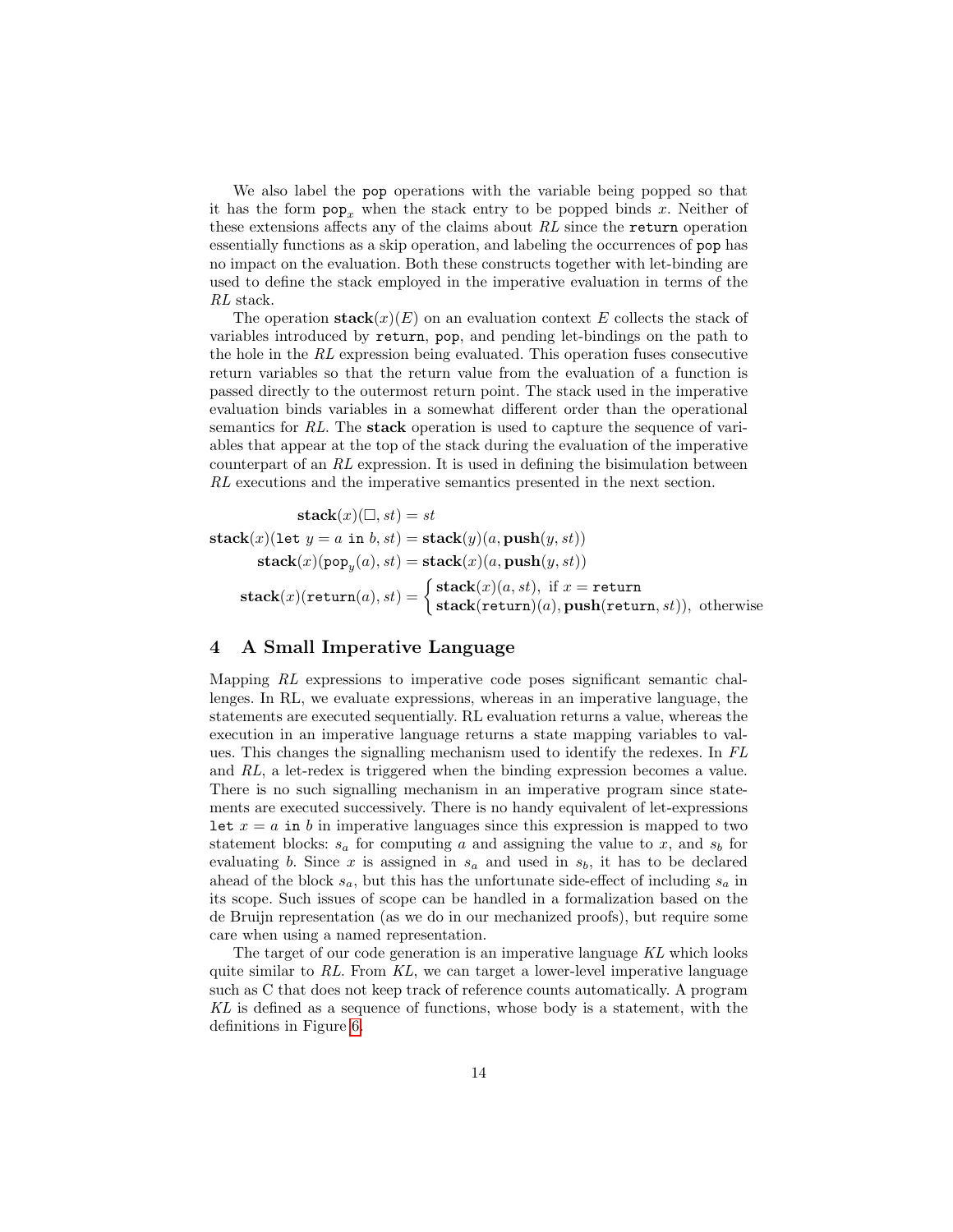<span id="page-14-0"></span> $e ::= | n$  $\mid x$ | nil  $| f(x_1, \ldots, x_n)|$  $\vert x[y]$  $|x|y \mapsto z|$  $|$  newint $(n)$ | newref $(n)$  $s ::= | x := e$ | ifnz  $x$  then  $s_1$  else  $s_2$ | skip  $| s_1; s_2$  $\vert \{t\;x;s\}$  $|$  release  $x$ | pop

decl  $:= t x$ function ::=  $(\text{name}, \text{decl}^*, s)$ program ::= function<sup>∗</sup>

Fig. 6: Syntax of KL

As in KL, variables can be marked. A *value* is now either nil, an integer, a reference, or undef. It is an error to use the value undef within a program since it is there only for evaluation purposes. There is a special variable named return that is used as the return value of a function and is never used as a regular variable in a program.

Once a program with definitions  $\Pi$  is fixed, the evaluation state for KL is a triplet  $(K, S, (\mathcal{M}, \mathcal{C}))$ , where as previously, S is the stack, which maps variables to values,  $M$  and  $C$  are the store and the reference counts, respectively.  $K$  is the (possibly empty) statement (or continuation) being evaluated. The evaluation rules for KL are given in Figure [9](#page-17-0) (for non-assignment statements), Figure [10](#page-18-0) (for non-array assignment statements), and Figure [11](#page-19-0) (for assignment statements).

Next, we illustrate the translation of RL expressions into KL code. To translate a function with body e from RL to KL, we use **translate**( $e$ , return), where translate is defined in Figure [7.](#page-15-0) The operation assumes that in any RL subexpression of the form let  $x = a$  in b, the variable x does not occur free in a.

To translate the RL program  $\Delta^{\#}$  into a KL program  $\Pi$ , we translate each function definition  $f(\overline{x}) = e$  in  $\Delta^{\#}$  as  $f(x_1, \ldots, x_d) = s_f$ , where

 $s_f = \textbf{translate}(\text{pop}^d(e), \texttt{return}).$ 

For the example of the  $swap(u, i, j)$  program, the body

let 
$$
a = u[i]
$$
 in let  $b = u[j]$  in let  $u' = \underline{u}[i \mapsto \underline{b}]$  in  $\underline{u'}[j \mapsto \underline{a}]$ 

is translated as

$$
\{{\tt int}\ a;a:=u[i]; \{{\tt int}\ b;b:=u[j]; \{{\tt int}[2]\ u';u':=\underline{u}[\underline{i}\mapsto\underline{b}]; {\tt return}:=\underline{u'}[\underline{j}\mapsto\underline{a}]\} \} \}
$$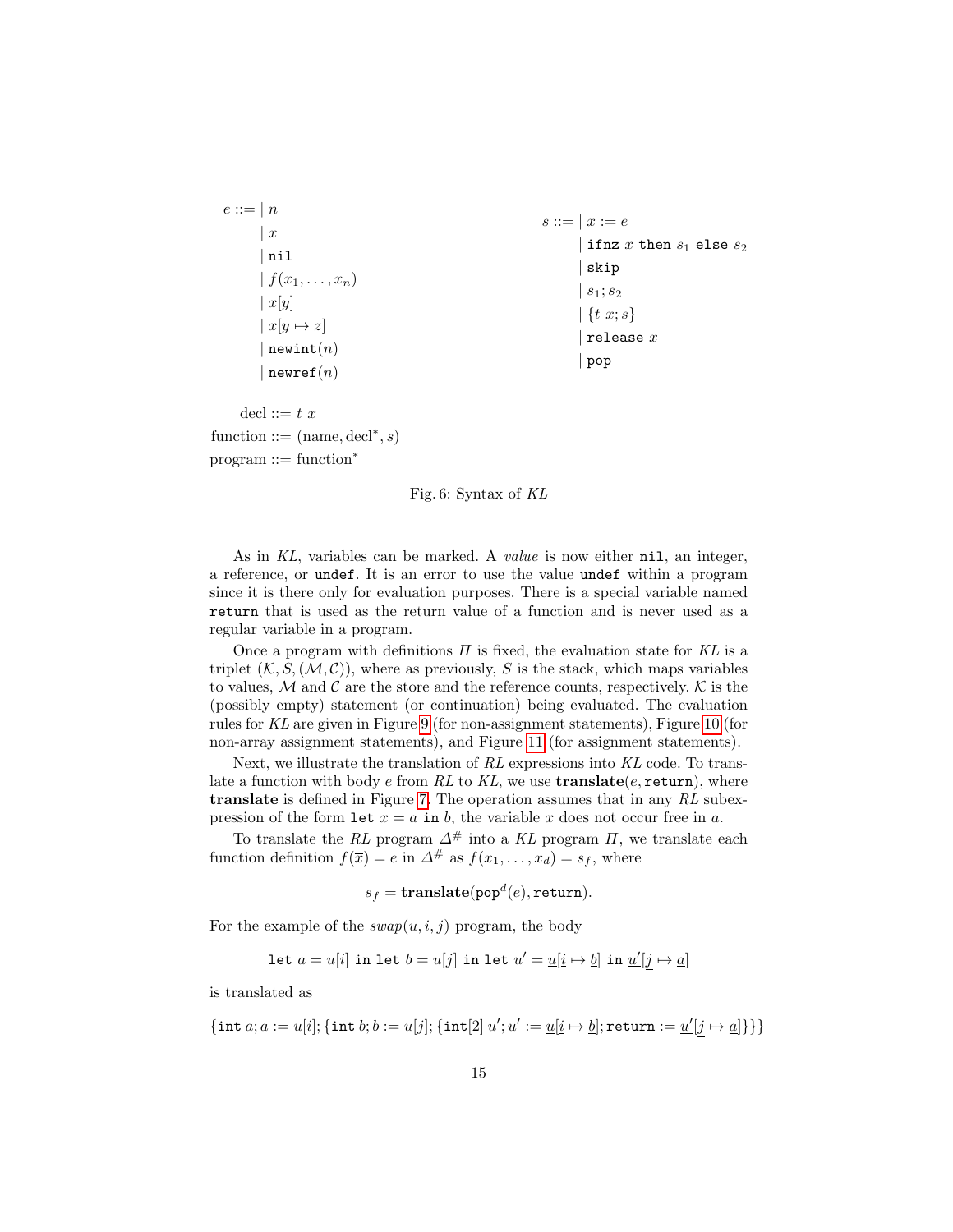```
translate(n, x) = x := ntranslate(y, x) = x := y
           translate(f(x_1, ..., x_n), x) = x := f(x_1, ..., x_n))
  translate(let (y : t) = e_1 in e_2, x) = {t y; translate(e_1, y); translate(e_2, x)}
translate(ifnz y then e_1 else e_2, x) = ifnz y then s_1 else s_2,
                                            s_1 =translate(e_1, x),
                                            s_2 = translate(e<sub>2</sub>, x)
                      translate(y[z], x) = x := y[z]translate(y[z \mapsto w], x) = x := y[z \mapsto w]
               translate(newref(n), x) = x := newref(n)translate(release(y, e), x) = release y; translate(e, x)
                  \mathrm{translate}(\mathsf{pop}_y(e), x) = \mathrm{translate}(e, x); \mathsf{pop}_y\texttt{translate}(\texttt{return}(e), x) =\sqrt{ }\int\overline{\mathcal{L}}\textbf{translate}(e, x), \, \, \text{if} \, \, x = \texttt{return}{t return; s_e; x := return}, otherwise,
                                                      where
                                                      s_e = \mathrm{translate}(e, \texttt{return}),t = \tau(e)
```
Fig. 7: Translation from RL to KL

Next, we demonstrate a bisimulation between the evaluation of an RL expression and the execution of its translated program.

We define  $\mathbf{lvars}(S)$  to represent the stack of variables bound in the stack.

 $lvars(push(x \mapsto v, S)) = push(x, lvars(S))$  $lvars(push(x \mapsto under, S)) = lvars(S)$  $lvars(*empty*) = *empty*$ 

The operation  $\mathbf{defined}(S)$  extracts the defined bindings in the stack S:

defined(push $(x \mapsto v, S)$ ) = push $(x \mapsto v, \text{lvars}(S))$  $defined(push(return \mapsto v, S)) = defined(S)$  $\text{defined}(\text{push}(x \mapsto \text{under}, S)) = \text{defined}(S)$  $defined(empty) = empty$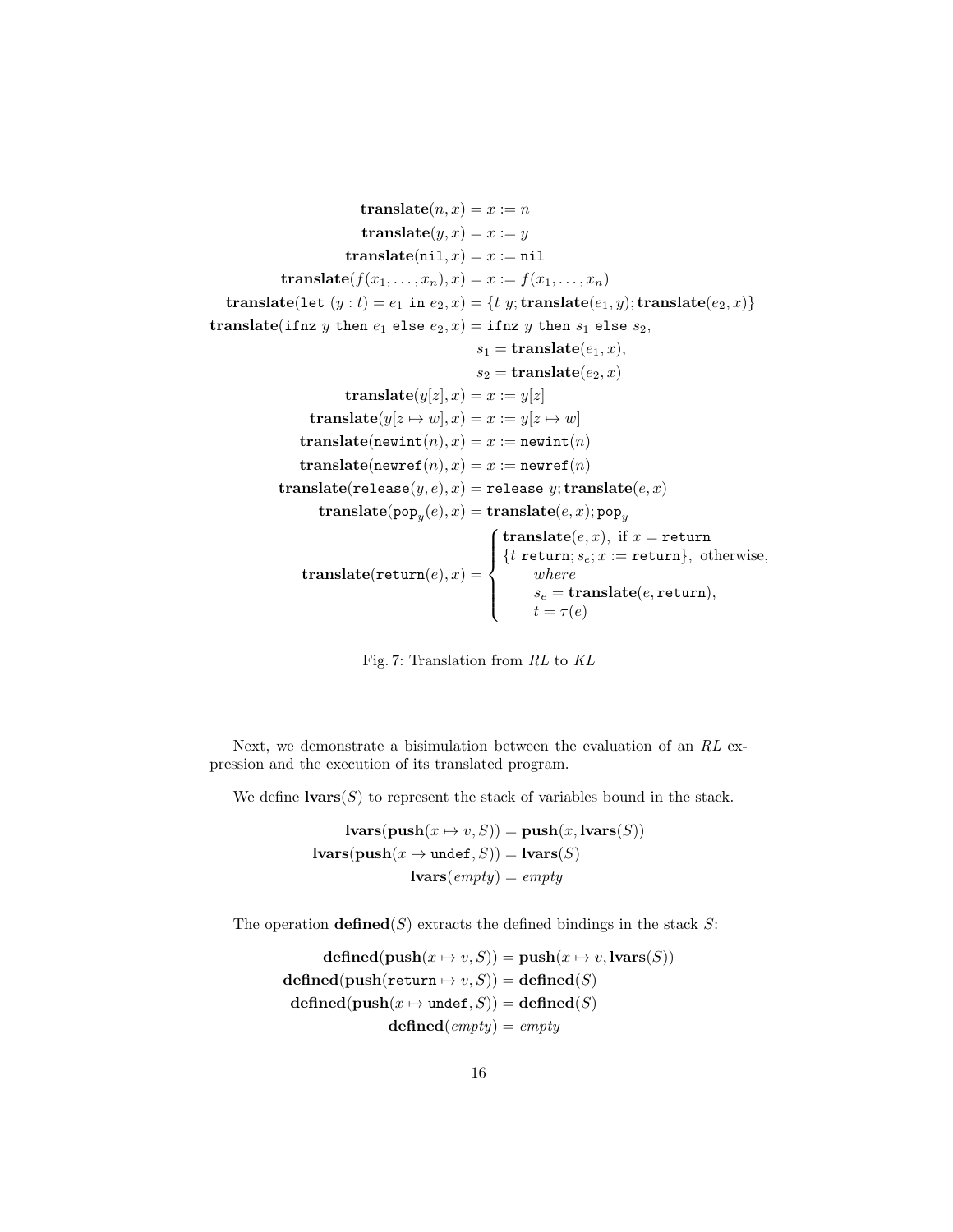<span id="page-16-0"></span>
$$
\begin{pmatrix}\n\{\text{int } z; z := +(y, 1); \text{return} := \text{swap}(\underline{x}, \underline{y}, \underline{z})\}; \mathcal{K}, \\
(\text{return } \mapsto \text{under}, y \mapsto 0, x \mapsto r), \\
((r \mapsto \langle 0, 1 \rangle), (r \mapsto 2))\n\end{pmatrix}
$$
\n(1)

$$
\longrightarrow ! \begin{pmatrix} z := +(y, 1); \text{return} := \text{swap}(x, y, z); \text{pop}; \mathcal{K}, \\ (z \mapsto \text{under}; \text{return} \mapsto \text{under}, y \mapsto 0, x \mapsto r), \\ ((r \mapsto \langle 0, 1 \rangle), (r \mapsto 2)) \end{pmatrix}
$$
(2)

$$
\rightarrow^{!} \begin{pmatrix} \text{return} := \text{swap}(\underline{x}, \underline{y}, \underline{z}); \text{pop}; \mathcal{K}, \\ (z \mapsto 1, \text{return} \mapsto \text{under}, y \mapsto 0, x \mapsto r), \\ ((r \mapsto \langle 0, 1 \rangle), (r \mapsto 2)) \end{pmatrix}
$$
(3)

$$
\longrightarrow ! \begin{pmatrix} s_{swap}; \text{pop}; ^3 \text{pop}; \mathcal{K}, \\ (j \mapsto 1, i \mapsto 0, u \mapsto r, z \mapsto 1, \text{return} \mapsto \text{under}, y \mapsto 0, x \mapsto \text{nil}), \\ ((r \mapsto \langle 0, 1 \rangle), (r \mapsto 2)) \\ (a := u[i]; \dots; \text{pop}; ^5 \mathcal{K}, \end{pmatrix} (4)
$$

$$
\longrightarrow^{!} \left( (a \mapsto \text{under}, j \mapsto 1, i \mapsto 0, u \mapsto r, z \mapsto 1, \text{return} \mapsto \text{under}, \dots), \right) (5)
$$
  

$$
((r \mapsto \langle 0, 1 \rangle), (r \mapsto 2))
$$

$$
\stackrel{\star}{\longrightarrow} \left\{ \begin{array}{ll} b := u[j]; \dots; \text{pop}; ^6 \mathcal{K}, \\ (b \mapsto \text{undef}, a \mapsto 0, j \mapsto 1, \dots), \\ ((r \mapsto \langle 0, 1 \rangle), (r \mapsto 2)) \end{array} \right\} \tag{6}
$$

$$
\stackrel{\star}{\longrightarrow} \left\{ \begin{aligned} u' &:= \underline{u}[\underline{i} \mapsto \underline{b}]; \dots; \dots; \text{pop};^7 \mathcal{K}, \\ (u' \mapsto \text{undef}, b \mapsto 1, a \mapsto 0, j \mapsto 1, \dots), \\ ((r \mapsto \langle 0, 1 \rangle), (r \mapsto 2)) \end{aligned} \right\} \tag{7}
$$

$$
\stackrel{\star}{\longrightarrow}\n\begin{pmatrix}\n\text{return} := \underline{u'}[j \mapsto \underline{a}]; \dots; \mathcal{K}, \\
(u' \mapsto r; b \mapsto 1, a \mapsto 0, u \mapsto \text{nil}, \dots), \\
((r' \mapsto \langle 1, 1 \rangle, r \mapsto \langle 0, 1 \rangle), (r' \mapsto 1, r \mapsto 1))\n\end{pmatrix}
$$
\n(8)

$$
\stackrel{\star}{\longrightarrow} (\mathcal{K}, (\text{return} \mapsto r', \ldots), ((r' \mapsto \langle 1, 0 \rangle, \ldots), (r' \mapsto 1, r \mapsto 1)))
$$
 (9)

Fig. 8: An example reduction in KL

For  $KL$  program s, let  $body(s)$  be defined as below.

$$
\textbf{body}(\{t|x;s\}) = \textbf{body}(s); \text{pop} \\ \textbf{body}(s_1;s_2) = \textbf{body}(s_1); s_2
$$

A rough point of correspondence between an  $RL$  state  $(e, S_1, (\mathcal{M}, \mathcal{C}))$  and  $KL$ state  $(s_e, S_2, (\mathcal{M}_2, \mathcal{C}_2))$  is:

- 1. The KL program  $s_e$  corresponding to  $e$  is the empty program when  $e$  is a value, and is  $\text{body}(\text{translate}(e, \text{return})),$  otherwise.
- 2. The correspondence between the  $RL$  stack  $S_1$  and  $KL$  stack  $S_2$  is that  $lvars(S_2) =$ stack(return)(e, push(return, empty))  $\circ$  lvars(S) for some S,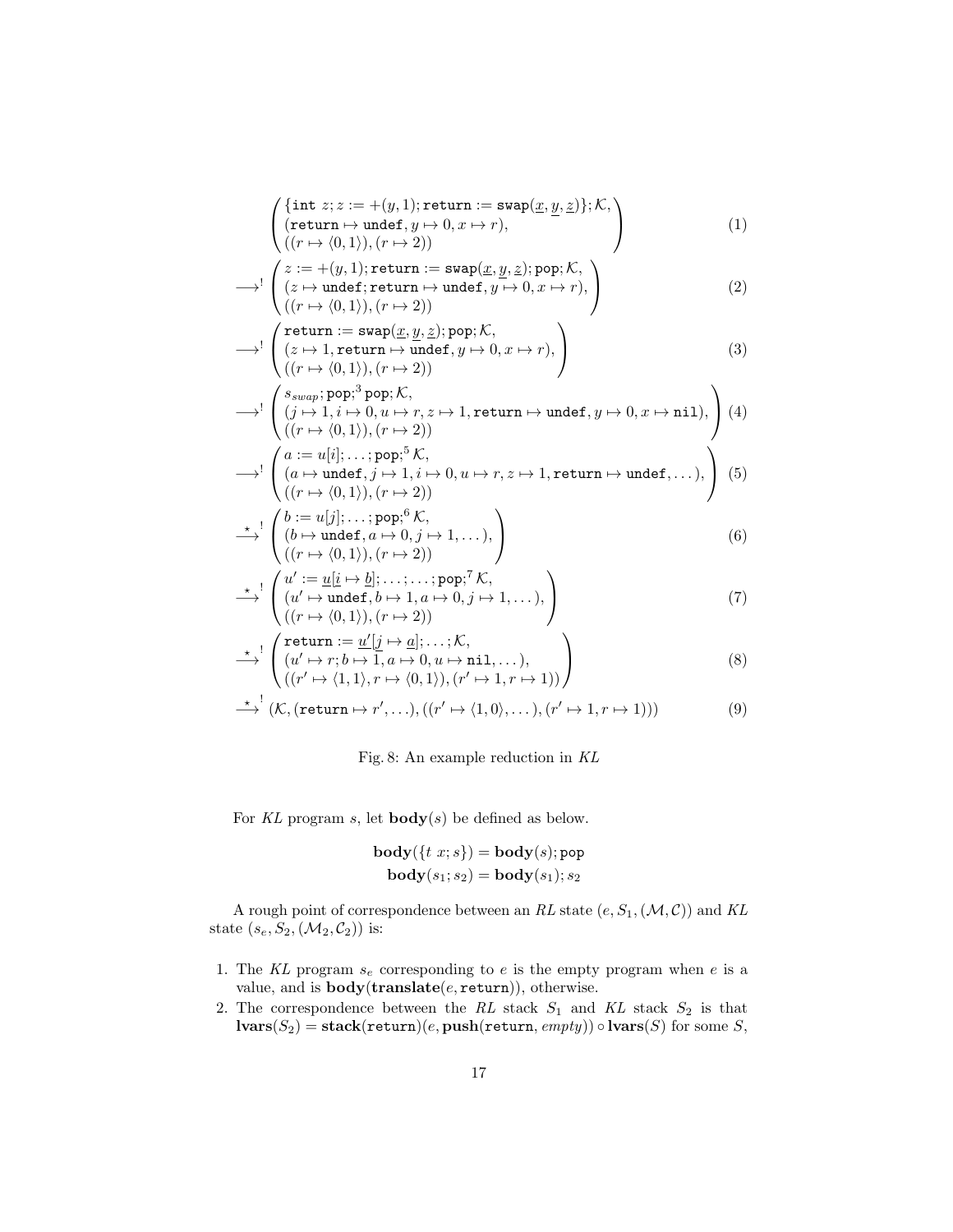<span id="page-17-0"></span>
$$
(\text{skip}; \mathcal{K}, S, (\mathcal{M}, \mathcal{C})) \longrightarrow^! (\mathcal{K}, S, (\mathcal{M}, \mathcal{C}))
$$
  

$$
(\{t \ x; s\}; \mathcal{K}, S, (\mathcal{M}, \mathcal{C})) \longrightarrow^! \begin{pmatrix} s; \text{pop}; \mathcal{K}, \text{push}(x \mapsto \text{under}, S) \\ (\mathcal{M}, \mathcal{C}) \end{pmatrix}
$$
  

$$
(\text{ifnz } x \text{ then } s_1 \text{ else } s_2; \mathcal{K}, S, (\mathcal{M}, \mathcal{C})) \longrightarrow^! (s_i; \mathcal{K}, S, (\mathcal{M}, \mathcal{C})), \text{ where}
$$

$$
i = \begin{cases} 2, \text{ if } S(x) = 0 \\ 1, \text{ otherwise} \end{cases}
$$
  

$$
(\text{release } x; \mathcal{K}, S, (\mathcal{M}, \mathcal{C})) \longrightarrow^! (\mathcal{K}, S[x \mapsto \text{nil}], (\mathcal{M}', \mathcal{C}')), \text{ where}
$$

$$
(\mathcal{M}', \mathcal{C}') = \text{decref}(S(x), (\mathcal{M}, \mathcal{C}))
$$

$$
(\text{pop}; \mathcal{K}, S, (\mathcal{M}, \mathcal{C})) \longrightarrow^! (\mathcal{K}, \text{pop}(S), (\mathcal{M}, \mathcal{C}))
$$

Fig. 9: Operational Semantics of KL: Non-assignment statements

and **defined**( $S_2$ ) = **push**(return  $\mapsto v$ ,  $S_1$ ), when e is the value v, and otherwise  $S_1 = \text{defined}(S_2)$ .

3.  $(\mathcal{M}_1, \mathcal{C}_1) = (\mathcal{M}_2, \mathcal{C}_2).$ 

The idea is that we initiate both evaluations with a stack  $S_0$  but the KL state stack is of the form  $\text{push}(\text{return} \rightarrow \text{under}, S_0)$  to capture the return value. Furthermore, the  $S_2$  stack contains bindings, defined and undefined, for the variables in stack(return)(e), whereas all the bindings in  $S_1$  are defined.

However, the first bullet holds only for canonical states, as defined below. For example, in RL, e can have the form let  $x = r$  in e' for some reference r but the syntax of KL does not allow explicit references in expressions. The fourth state in Figure [8](#page-16-0) has a program of the form  $\{\text{int } a: a := u[i]; \ldots\}$ , which is not the body of the program. To get around these discrepancies, we restrict the correspondence to states in canonical form obtained by applying certain reductions. In RL, in any state  $(e, S_1, (\mathcal{M}_1, \mathcal{C}_2))$ , redexes  $e'$  of the form let  $x = v$  in  $e''$ , return $(v)$ , and  $\text{pop}(v)$ , where  $e = E[e']$ , must be silently reduced. Similarly, in any KL state  $(s; S_2, (\mathcal{M}_2, \mathcal{C}_2))$  any of the following redexes must be silently reduced:

1. { $t x; s$ }; K 2.  $x := v$ ; K 3.  $x := \text{return}; \mathcal{K}$ 4. pop;  $K$ 

With these reductions, the above correspondence yields a bisimulation between RL and KL execution steps. For example, in the derivation in Figure [8](#page-16-0) (assuming that continuation K is empty) the canonical states are 2, 3, 5, 6, 7, 8, and 9, which correspond to the RL evaluation states 1, 3, 4, 6, 8, 10, and 12 in Figure [5.](#page-11-0) The correspondence between the canonical RL expressions in evaluation in Figure [5](#page-11-0) and their translations in the KL evaluation in Figure [8](#page-16-0) is shown in Figure [12.](#page-18-1)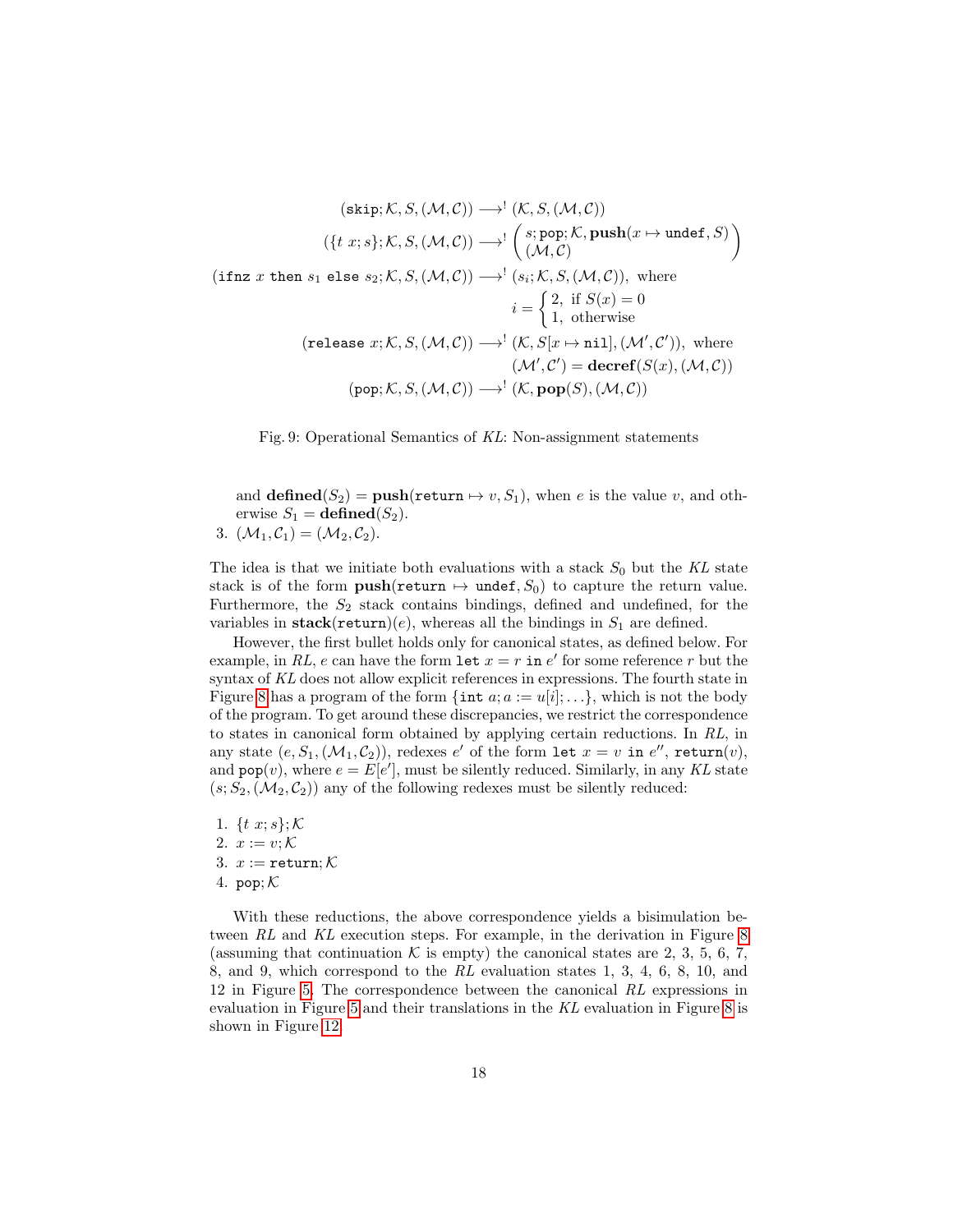<span id="page-18-0"></span>
$$
(x := y; K, S, (\mathcal{M}, \mathcal{C})) \rightarrow^{\perp} (\mathcal{K}, S[x \mapsto S(y)], (\mathcal{M}, \mathcal{C}))
$$
  
\n
$$
(x := y; K, S, (\mathcal{M}, \mathcal{C})) \rightarrow^{\perp} (\mathcal{K}, S[x \mapsto S(y)], (\mathcal{M}, \mathcal{C}'))
$$
  
\nwhere y is unmarked,  
\n
$$
\mathcal{C}' = \mathbf{incr}(S(y), \mathcal{C})
$$
  
\n
$$
(x := n; K, S, (\mathcal{M}, \mathcal{C})) \rightarrow^{\perp} (\mathcal{K}, S[x \mapsto n], (\mathcal{M}, \mathcal{C}))
$$
  
\n
$$
(y := f(x_1, ..., x_n); \mathcal{K}, S, (\mathcal{M}, \mathcal{C}')) \rightarrow^{\perp} (\mathcal{K}', S_n, (\mathcal{M}, \mathcal{C}'))
$$
, where  
\n
$$
\mathcal{K}' = \begin{cases} s_f; \text{pop}^n; \mathcal{K}, \text{ if } y = \text{return} \\ s_f; \text{pop}^n; \mathcal{V} := \text{return} \\ \text{path}(\overline{y} \mapsto S(\overline{x}), \\ \text{push}(x \mapsto y \mapsto \text{return}) \end{cases}
$$
  
\n
$$
S' = \begin{cases} \text{push}(\overline{y} \mapsto S(\overline{x}), \\ \text{push}(x \mapsto y \mapsto \text{return}) \\ \text{push}(\overline{y} \mapsto S(\overline{x}), S), \text{ otherwise} \end{cases}
$$
  
\n
$$
S_0 = S'
$$
  
\n
$$
S_{i+1} = \begin{cases} S_i[x_i \mapsto \text{nil}], \text{ if } \\ x_i \text{ is a marked and} \\ S(x) \text{ is a reference} \\ S_i, \text{ otherwise} \end{cases}
$$
  
\n
$$
\mathcal{C}' = \text{incvars}(\overline{x}, S, \mathcal{C})
$$

Fig. 10: Operational Semantics of KL: Non-Array Assignment Statements

<span id="page-18-1"></span>

|                                                                                                           | let $z = +(y,1)$ in $\textsf{swap}(\underline{x},y,\underline{z})   z := +(y,1);$ return := $\textsf{swap}(\underline{x},y,\underline{z});$ pop; |
|-----------------------------------------------------------------------------------------------------------|--------------------------------------------------------------------------------------------------------------------------------------------------|
| $\verb swap ( \underline{x}, y, \underline{z})$                                                           | $return := \texttt{swap}(\underline{x}, y, \underline{z});$ pop;                                                                                 |
| return(let $a = u[i]$ in )                                                                                | $a := u[i]; \ldots; \text{pop};^5$                                                                                                               |
| return(let $b = u[j]$ in )                                                                                | $b := u[j]; \ldots; \text{pop};^6$                                                                                                               |
| $ \texttt{return}(\texttt{let } u' = \underline{u}[\underline{i} \mapsto \underline{b}] \texttt{ in } ) $ | $u' := \underline{u}[i \mapsto \underline{b}]; \dots; \mathtt{pop};$                                                                             |
| $return(\underline{u'}[j \mapsto \underline{a}])$                                                         | $\texttt{return} := \underline{u'[j \mapsto \underline{a}]; \ldots; \texttt{pop};^7}$                                                            |
|                                                                                                           |                                                                                                                                                  |

Fig. 12: Correspondence between RL and KL Evaluation

**Theorem 5.** The reduction relations  $\rightarrow^{\#}$  in RL and  $\rightarrow^{\dagger}$  in KL are in bisimulation.

# 5 Conclusions

Functional languages offer significant advantages in terms of expressiveness and verifiability, but they require fairly extensive runtime support. Our goal here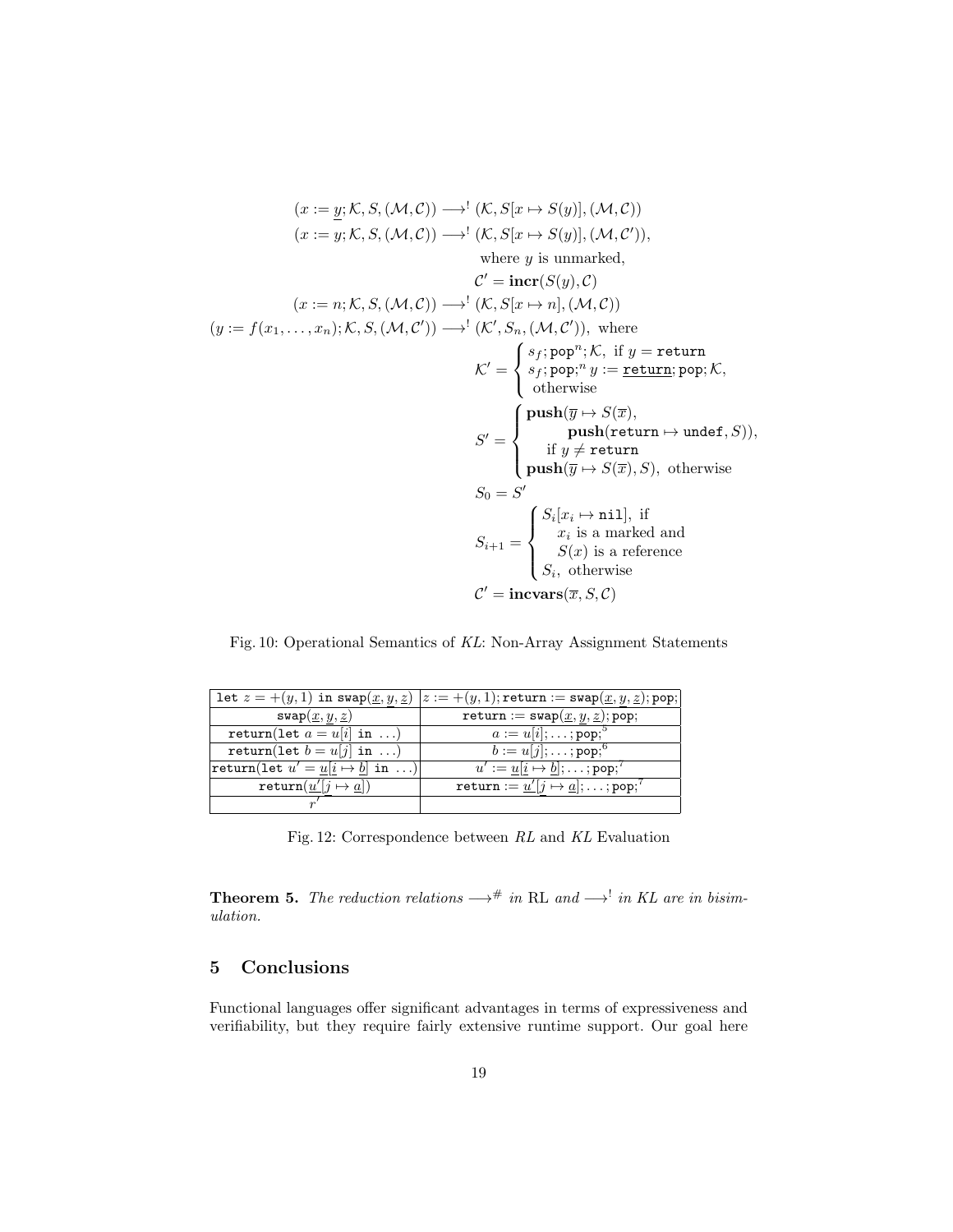<span id="page-19-0"></span>
$$
(x := y[z]; \mathcal{K}, S, (\mathcal{M}, \mathcal{C})) \longrightarrow^! (\mathcal{K}, S[x \mapsto v], (\mathcal{M}, \mathcal{C}'))
$$
, where  
\n
$$
v = \mathcal{M}(S(y))[S(z)], \mathcal{C}' = \mathbf{incr}(v, \mathcal{C})
$$
  
\n
$$
(x := y[z \mapsto w]; \mathcal{K}, S, (\mathcal{M}, \mathcal{C})) \longrightarrow^! (\mathcal{K}, S[x \mapsto v], (\mathcal{M}'', \mathcal{C}''))
$$
, where  
\n
$$
v = S(y), \mathcal{C}(v) = 1, v \text{ is a reference},
$$
  
\n
$$
\mathcal{M}' = \mathcal{M}(v)[S(z) := S(w)],
$$
  
\n
$$
\mathcal{C}' = \mathbf{incvars}(w, S, \mathcal{C}),
$$
  
\n
$$
(\mathcal{M}'', \mathcal{C}'') = \mathbf{decref}(t)(\mathcal{M}(v)[S(z)], (\mathcal{M}', \mathcal{C}'))
$$
  
\n
$$
(x := y[z \mapsto w]; \mathcal{K}, S, (\mathcal{M}, \mathcal{C})) \longrightarrow^! (\mathcal{K}, S[x \mapsto v], (\mathcal{M}', \mathcal{C}''))
$$
, where  
\n
$$
v = S(y), v \text{ is a reference},
$$
  
\n
$$
y \text{ is unmarked or } \mathcal{C}(v) > 1,
$$
  
\n
$$
r = \mathbf{new}(\mathcal{M}),
$$
  
\n
$$
\mathcal{M}' = \mathcal{M}[r \mapsto \mathcal{M}(S(y))[S(z) := S(w)],
$$
  
\n
$$
\mathcal{C}' = (\# \mathcal{M}'(r) + \mathcal{C})[r \mapsto 1],
$$
  
\n
$$
\mathcal{C}'' = \mathbf{decr}(\mathcal{M}(v)(S(z)), \mathcal{C}')
$$

Fig. 11: Operational Semantics of KL: Assignment statements

is to generate efficient, standalone code from an executable fragment of a logic in which we can unify specification, modeling, and execution. The PVS2C code generator translates an applicative fragment of PVS into C code. The generated C code is self-contained and does not rely on a run time. The generated code preserves the type safety of the typechecked PVS. It can only crash by exhausting resource bounds. The generated C code is comparable in efficiency to the corresponding hand-crafted C, and is typically a lot faster than the Common Lisp code generated from PVS.

The intermediate languages presented here: FL, RL, and KL form the core of the translation from the applicative subset of PVS to executable C code. The translations between these languages and the bisimulation proofs presented here form a step toward the mechanized verification of the code generator. We believe that the proof outlined in the paper can be easily mechanized, and can also be used as a foundation for similar proofs involving more sophisticated language features.

Acknowledgment. This work was supported by the National Institute of Aerospace Award C18-201097-SRI, NSF Grant SHF-1817204, and DARPA under agreement number HR001119C0075. The views and conclusions contained herein are those of the authors and should not be interpreted as necessarily representing the official policies or endorsements, either expressed or implied, of NASA, NSF, DARPA, or the U.S. Government. We thank the anonymous referees for their constructive feedback.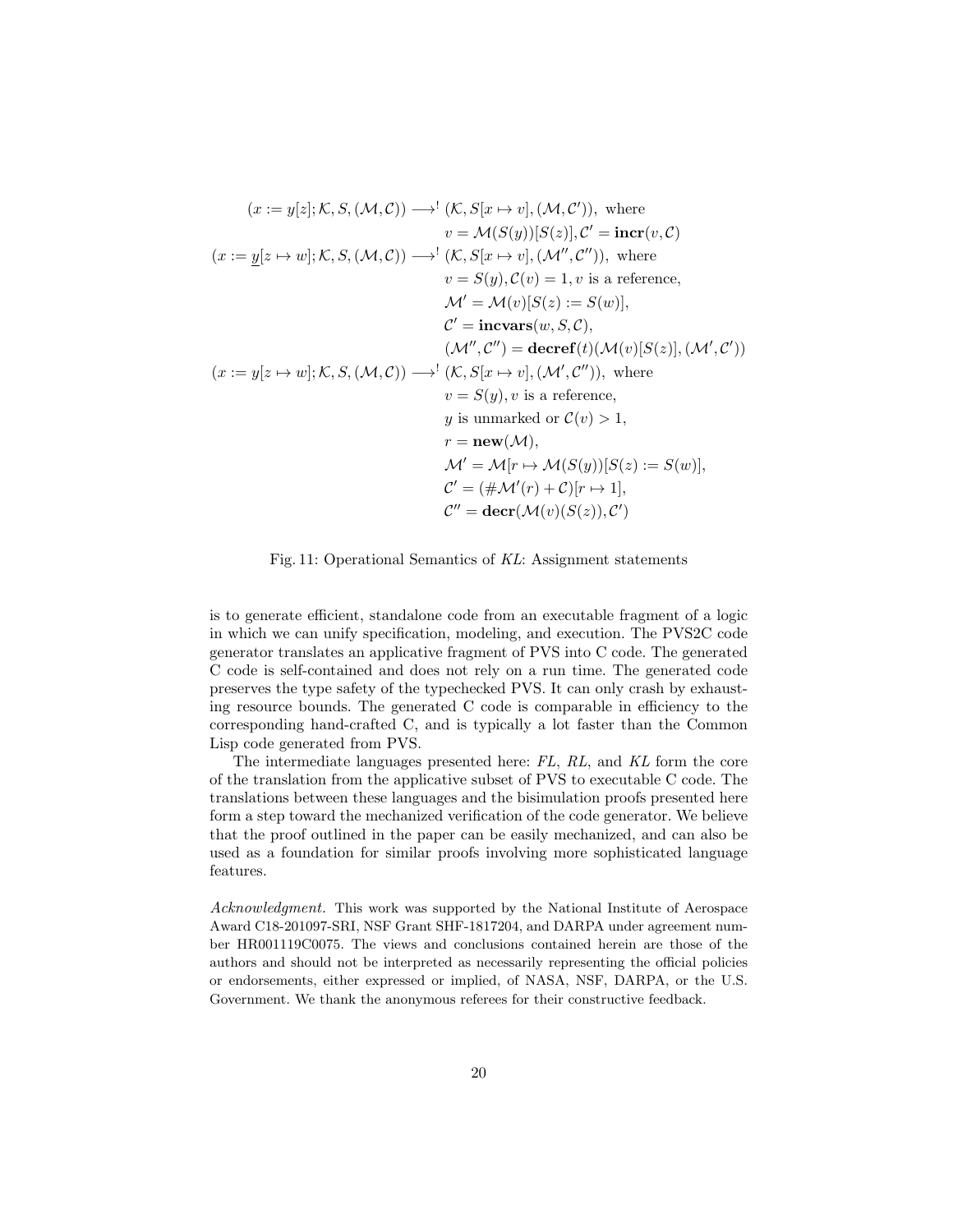#### References

- <span id="page-20-3"></span>1. Andrew W. Appel and Sandrine Blazy. Separation logic for small-step Cminor. In Klaus Schneider and Jens Brandt, editors, Theorem Proving in Higher Order Logics, 20th International Conference, TPHOLs 2007, Kaiserslautern, Germany, September 10-13, 2007, Proceedings, volume 4732 of Lecture Notes in Computer Science, pages 5–21. Springer, 2007.
- <span id="page-20-10"></span>2. David Aspinall and Martin Hofmann. Another type system for in-place update. In European Symposium on Programming (ESOP) , Grenoble, France, volume 2305 of Lecture Notes in Computer Science, pages 36–52. Springer-Verlag, April 2002.
- <span id="page-20-13"></span>3. William R. Bevier, Warren A. Hunt, Jr., J Strother Moore, and William D. Young. An approach to systems verification. Journal of Automated Reasoning, 5(4):411– 428, December 1989.
- <span id="page-20-11"></span>4. Jawahar Chirimar, Carl A. Gunter, and Jon G. Riecke. Reference counting as a computational interpretation of linear logic. Journal of Functional Programming, 6(2):195–244, March 1996.
- <span id="page-20-4"></span>5. George E. Collins. A method for overlapping and erasure of lists. Communications of the ACM, 3(12):655–657, December 1960.
- <span id="page-20-12"></span>6. Klaus Didrich, Andreas Fett, Carola Gerke, Wolfgang Grieskamp, and Peter Pepper. Opal: Design and implementation of an algebraic programming language. In Jürg Gutknecht, editor, *Programming Languages and System Architectures: In*ternational Conference Zurich, Switzerland, March 2–4,1994 Proceedings, pages 228–244, Berlin, Heidelberg, 1994. Springer Berlin Heidelberg.
- <span id="page-20-8"></span>7. M. Draghicescu and S. Purushothaman. A uniform treatment of order of evaluation and aggregate update. Theoretical Computer Science, 118(2):231–262, September 1993.
- <span id="page-20-5"></span>8. Michael Emmi, Ranjit Jhala, Eddie Kohler, and Rupak Majumdar. Verifying reference counting implementations. In S. Kowalewshi and A. Philippou, editors, Tools and Algorithms for the Construction and Analysis of Systems (TACAS), volume 5505 of Lecture Notes in Computer Science, pages 352–367. Springer, 2009.
- <span id="page-20-2"></span>9. M. Felleisen. On the expressive power of programming languages. In European Symposium on Programming, number 432 in Lecture Notes in Computer Science, pages 35–75. Springer-Verlag, 1990.
- <span id="page-20-0"></span>10. Gaspard F´erey and Natarajan Shankar. Code generation using a formal model of reference counting. In Sanjai Rayadurgam and Oksana Tkachuk, editors, NASA Formal Methods: 8th International Symposium, NFM 2016, Minneapolis, MN, USA, June 7-9, 2016, Proceedings, pages 150–165, Cham, 2016. Springer International Publishing.
- <span id="page-20-1"></span>11. Cormac Flanagan, Amr Sabry, Bruce F. Duba, and Matthias Felleisen. The essence of compiling with continuations (with retrospective). In Kathryn S. McKinley, editor, Best of PLDI, pages 502–514. ACM, 1993.
- <span id="page-20-9"></span>12. K. Gopinath and John L. Hennessy. Copy elimination in functional languages. In 16th ACM Symposium on Principles of Programming Languages. Association for Computing Machinery, January 1989.
- <span id="page-20-6"></span>13. P. Hudak. A semantic model of reference counting and its abstraction (detailed summary). In Proceedings 1986 ACM Conference on LISP and Functional Pro $gramming$ , pages 351–363. ACM, August 1986.
- <span id="page-20-7"></span>14. Paul Hudak and Adrienne Bloss. The aggregate update problem in functional programming systems. In Proceedings of the 12th ACM SIGACT-SIGPLAN Symposium on Principles of Programming Languages, POPL '85, pages 300–314, New York, NY, USA, 1985. ACM.